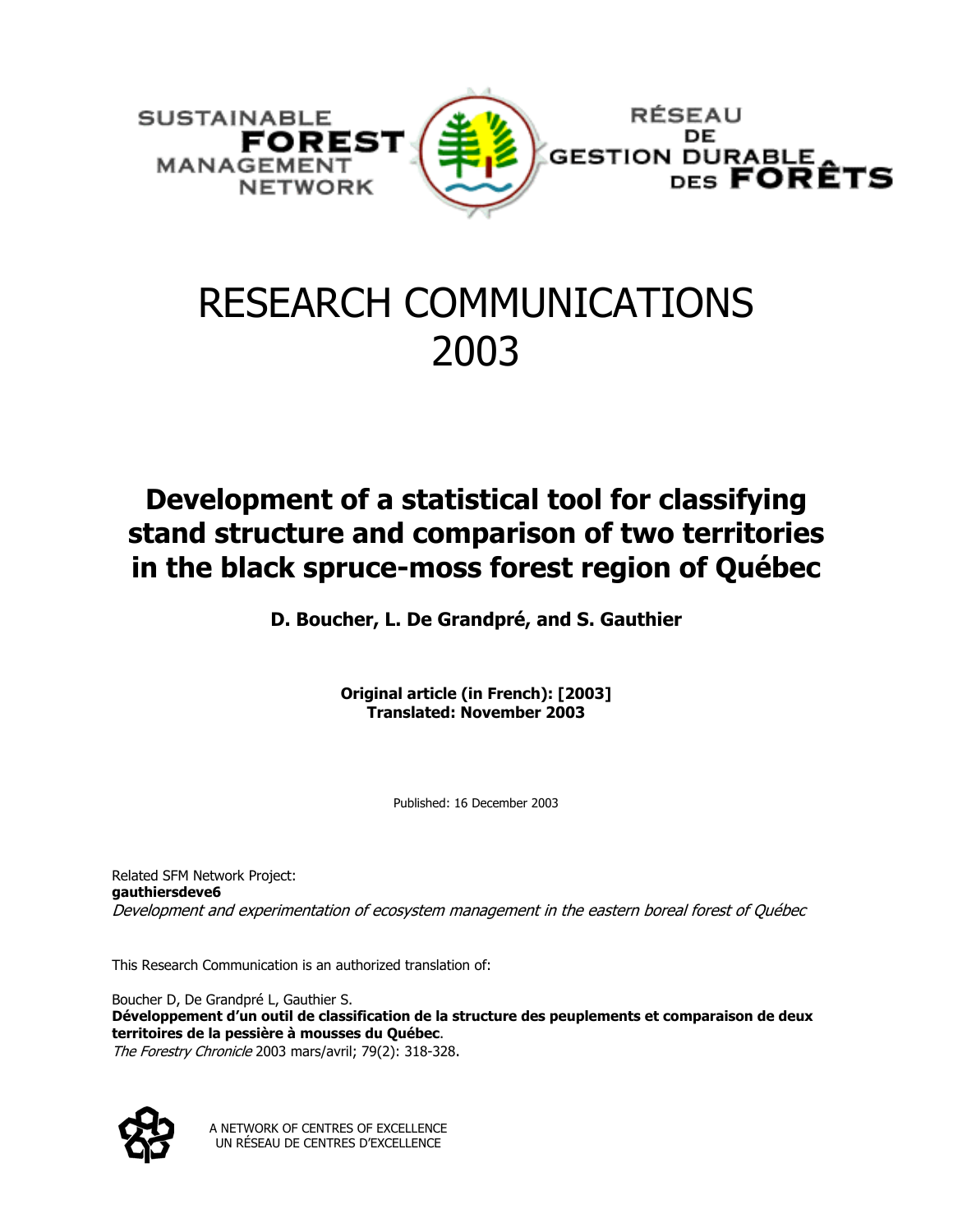## **Development of a statistical tool for classifying stand structure and comparison of two territories in the black spruce-moss forest region of Québec**

by D. Boucher<sup>1,2</sup>, L. De Grandpré<sup>2</sup> and S. Gauthier<sup>2</sup>

<sup>1</sup> *Groupe de recherche en écologie forestière interuniversitaire* (GREFi), Université du Québec à Montréal, C.P. 8888, Succ. Centre-Ville, Montréal, Québec, H3C 3P8.

<sup>&</sup>lt;sup>2</sup> Natural Resources Canada, Canadian Forest Service, Laurentian Forestry Centre,

<sup>1055</sup> du P.E.P.S., P.O. Box 3800, Sainte-Foy, Quebec, G1V 4C7.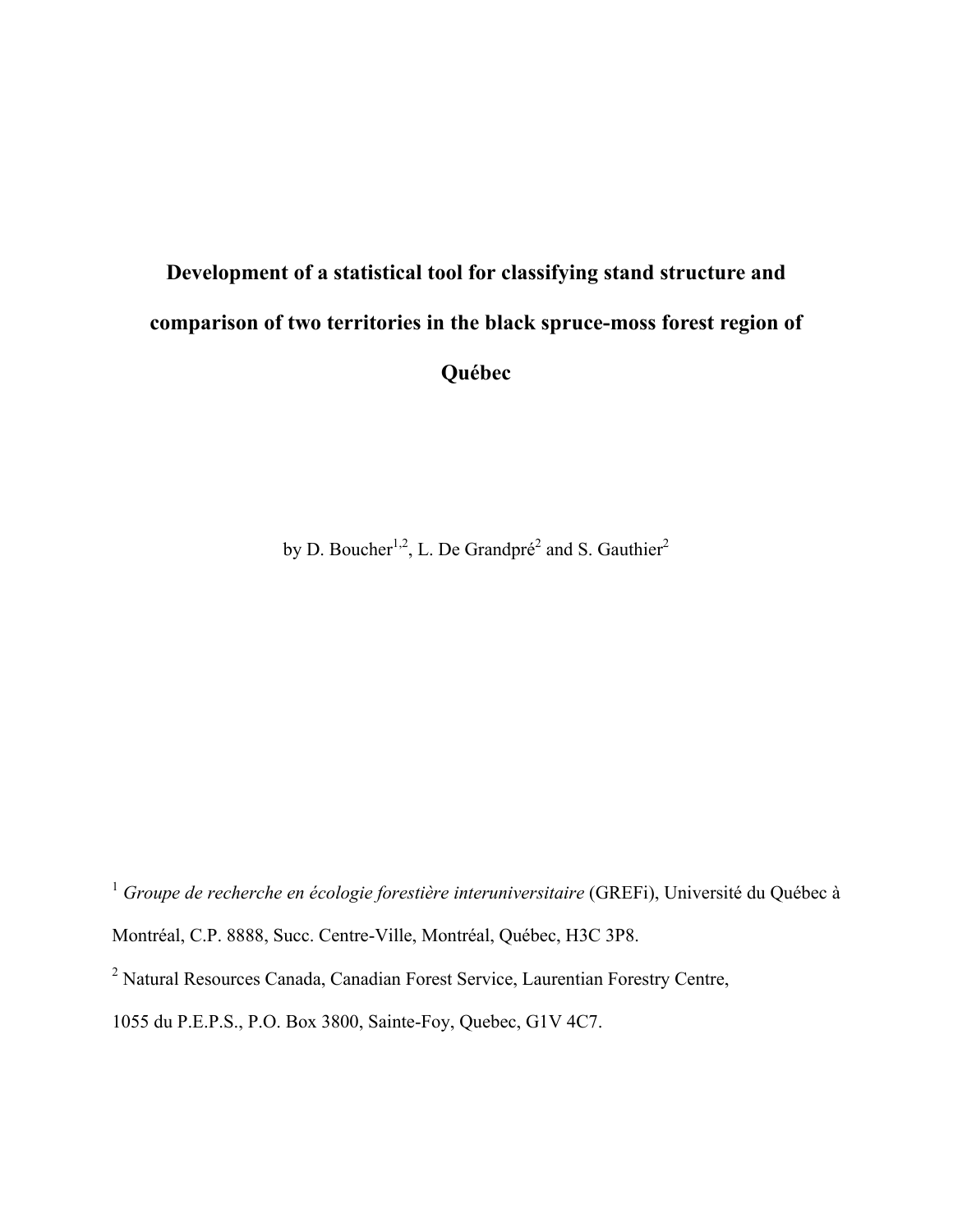Forest stand structure is an important element for biodiversity and, from a sustainable forest management perspective, uneven-sized stands should be managed in order to maintain the structural diversity over the landscape. The first objective of this study is to develop a statistical tool to characterize stand structure that can be used in forest management planning. The second objective is to classify the stand structure of two regions to illustrate a possible use for the tool. The statistical tool for characterizing stand structure has been developed from forest inventory data gathered by the Ministère des Ressources naturelles du Québec (MRNQ), using discriminant analysis. The analysis makes it possible to classify the stands into three types of structure, even-sized, uneven-sized and inverse J-shaped, with an error rate estimated at only 7 per cent. Proportions of different structure types in Quebec's eastern black spruce forest region have been compared with those found in the western black spruce forest region. Nearly 90 per cent of the western black spruce forest region is composed of pure black spruce stands, contrary to the eastern black spruce region, where there are more pure fir and mixed spruce-fir stands. Most of the western black spruce forest stands are even-sized (62 per cent), while almost 70 per cent of the eastern black spruce forest stands are uneven-sized or inverse J-shaped. Pure black spruce stands are more even-sized than pure fir stands, but regional differences are also found within pure black spruce stands. Our results show that it is possible to develop a robust tool that makes it possible to classify thousands of stands rapidly. Such tools are required if we want to consider stand structure for appropriate management prescriptions in the boreal forest. **Key words:** Even- and uneven-sized structure; fire regime; *Picea mariana*; *Abies balsamea*;

boreal forest; structural diversity.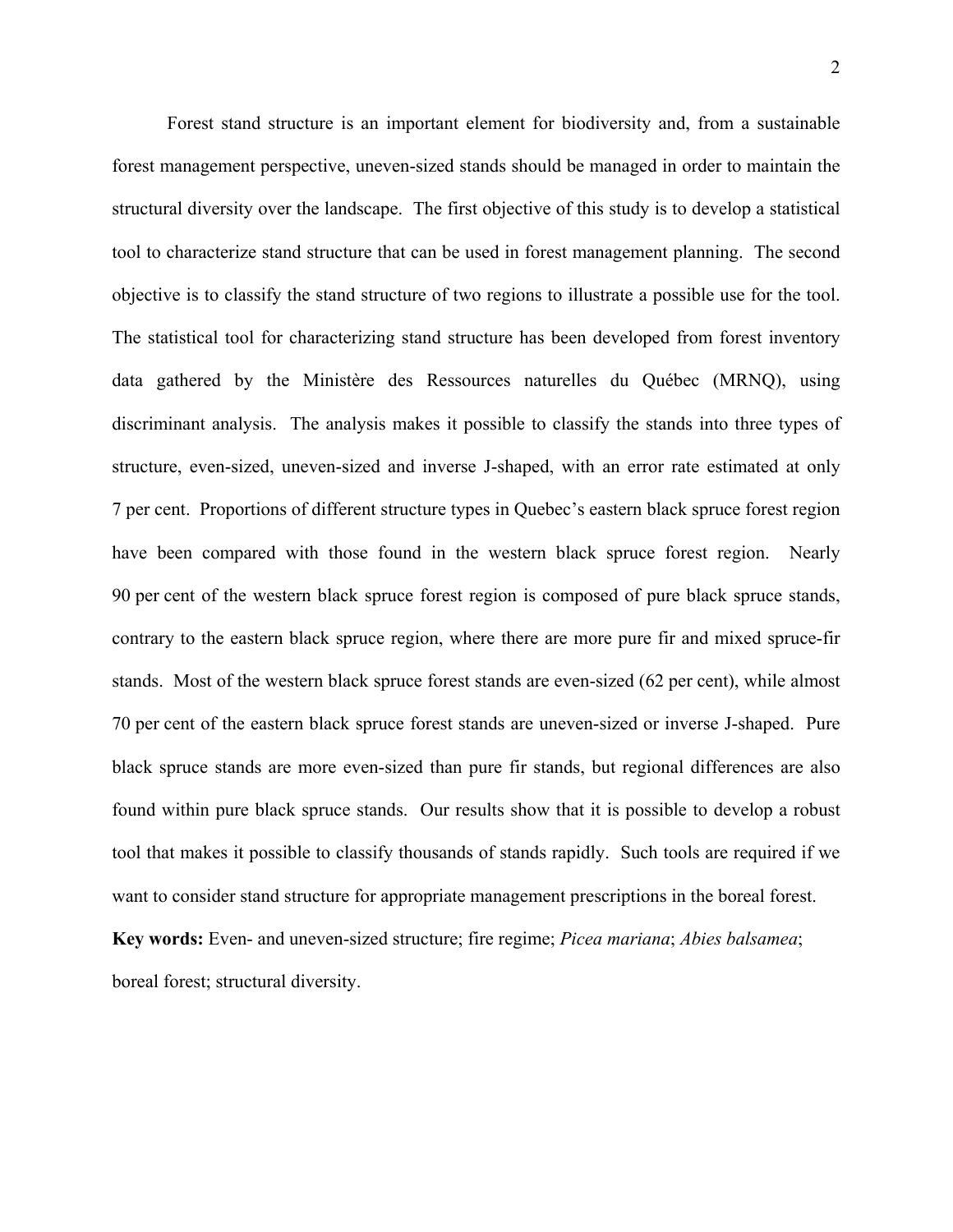La structure des peuplements forestiers constitue un élément clé pour le maintien de la biodiversité, et dans une perspective d'aménagement forestier durable, les peuplements irréguliers devraient être aménagés de façon à maintenir la diversité des peuplements à l'échelle du paysage. La présente étude a pour premier objectif de développer un outil permettant de caractériser la structure des peuplements et pouvant être utilisé lors du processus de planification d'aménagements forestiers. Le deuxième objectif est de classifier la structure des peuplements de deux régions afin d'illustrer une utilisation possible de cet outil. L'outil de caractérisation de la structure a été développé à partir des données d'inventaire recueillies par le ministère des Ressources naturelles du Québec, en utilisant une analyse discriminante. L'analyse permet de classer les placettes d'inventaire parmi trois types de structure, soit la structure régulière, irrégulière et en « J » inversé, avec un taux d'erreur estimé à 7 % seulement. Les proportions des différents types de structure de la pessière de l'est ont été comparées à celles de la pessière de l'ouest. La pessière de l'ouest est composée à près de 90 % de pessières pures, contrairement à la pessière de l'est où l'on retrouve beaucoup plus de sapinières et de peuplements mélangés épinette-sapin. La majorité des peuplements de la pessière de l'ouest présente une structure régulière (62 %), alors que dans la pessière de l'est, les structures irrégulières et en « J » inversé constituent près de 70 % des peuplements. Les pessières pures sont davantage régulières que les sapinières, mais la différence de structure entre les deux régions s'observe même parmi les pessières pures. Nos résultats montrent qu'il est possible de développer un outil de classification robuste qui permet de classer rapidement des milliers de peuplements. De tels outils sont requis si l'on veut tenir compte de la structure des peuplements afin de prescrire des aménagements appropriés en forêt boréale.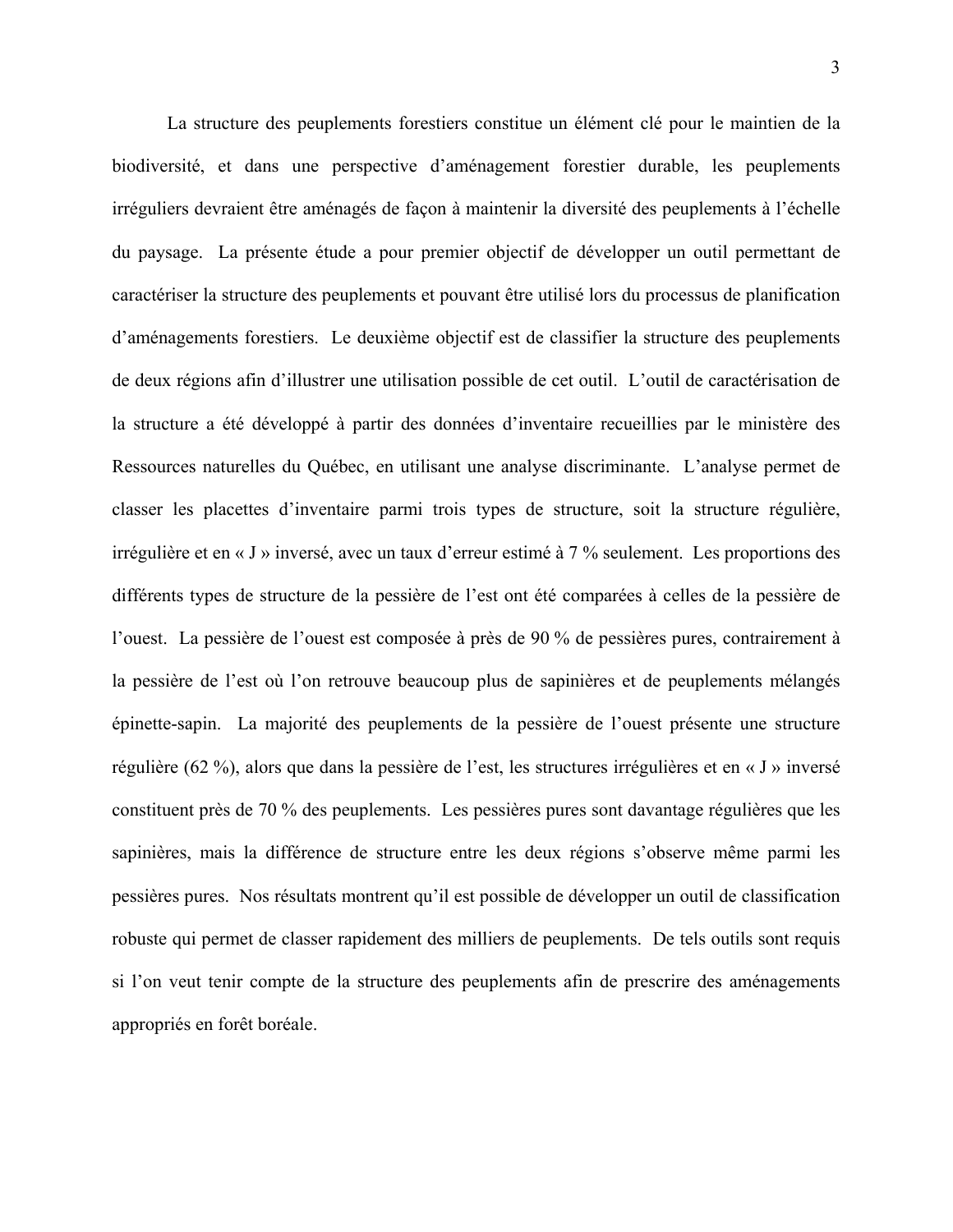**Mots-clés** : Structures de taille régulière et irrégulière; régime de feux; *Picea mariana*; *Abies balsamea*; forêt boréale; diversité structurale.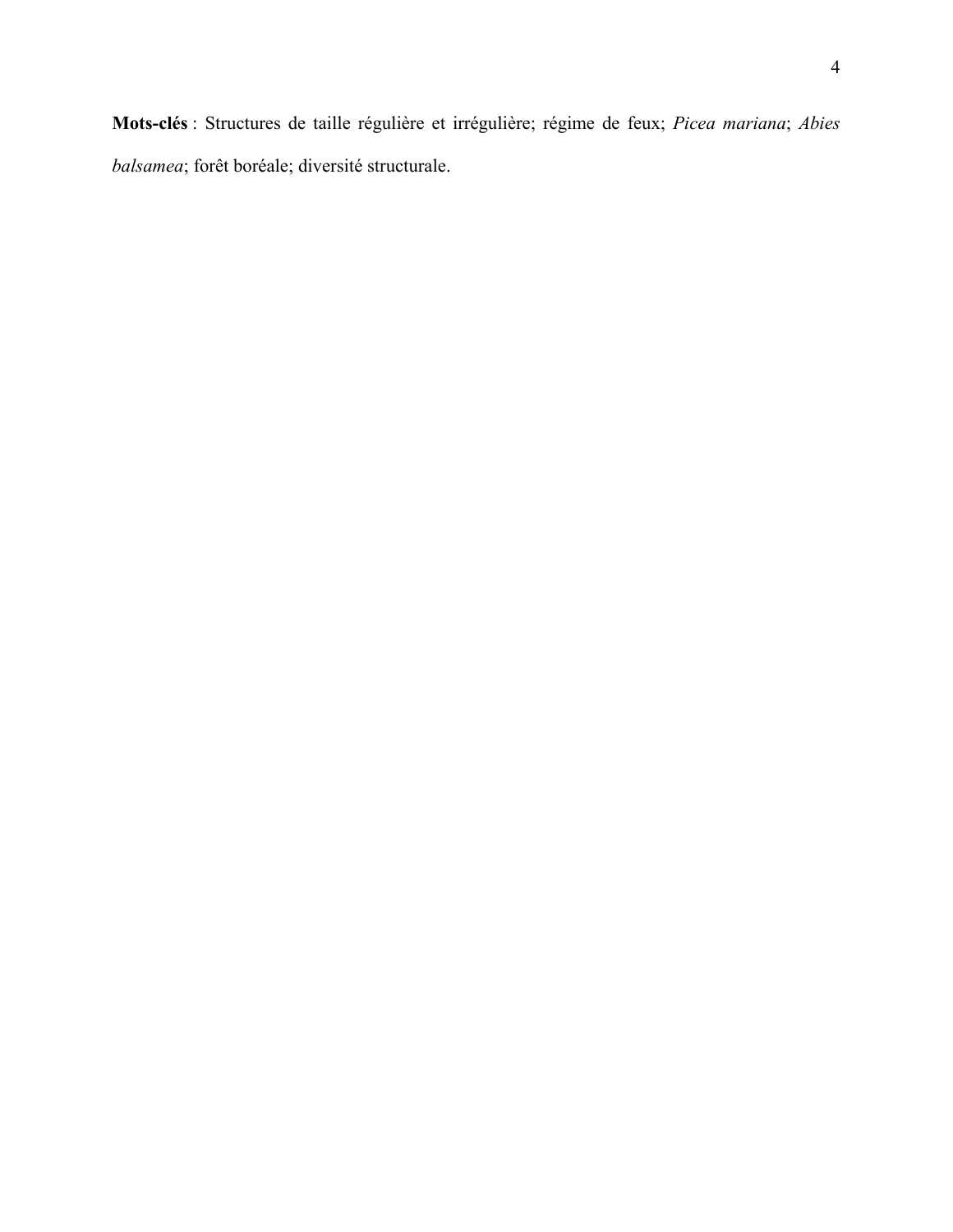#### **Introduction**

In a context where sustainable forest management criteria must be met, it becomes particularly important to develop forestry practices aimed at preserving biological diversity. In the boreal forest, a number of key characteristics for maintaining biodiversity have been proposed, one of which is stand structure (Hunter 1990; Kimmins 1997; Kuuluvainen 2002). The structural complexity of uneven-sized stands appears to provide a greater variety of habitats compared to even-sized stands, thereby supporting more animal and plant species (Hansen et al. 1991; McComb et al. 1993)*.* Several factors that may influence stand structure have been identified, but the time since the last major disturbance, such as a fire or major windthrow, is by far the factor most often cited in the literature. Stands that have undergone such a disturbance in the recent past generally have an even-sized structure, while stands whose last major disturbance occurred in the more distant past appear to exhibit a more uneven-sized structure or an inverse "J"-shaped distribution (Oliver and Larson 1996; Smith et al. 1997). Other factors recognized as influencing stand structure include secondary disturbances, such as insect outbreaks and small windthrow, which appear to promote the formation of uneven-sized structures in the prolonged absence of fires (Heinselman 1981; Hunter 1990; Fajvan and Seymour 1993). In addition, the characteristics of the physical environment (deposits, drainage, topography, relief, climate) influence stand composition and could also affect their structure or even the rate of structural change (Lindenmayer et al. 1999; Bebi et al. 2001). However, the exact role played by the physical environment on stand structure is poorly documented for the boreal forest.

At the landscape level, the various stand structure types can be expected to occur in proportions which vary from one region to another depending on the disturbance regime and environmental conditions. Since a large part of the boreal forest is characterized by a fire cycle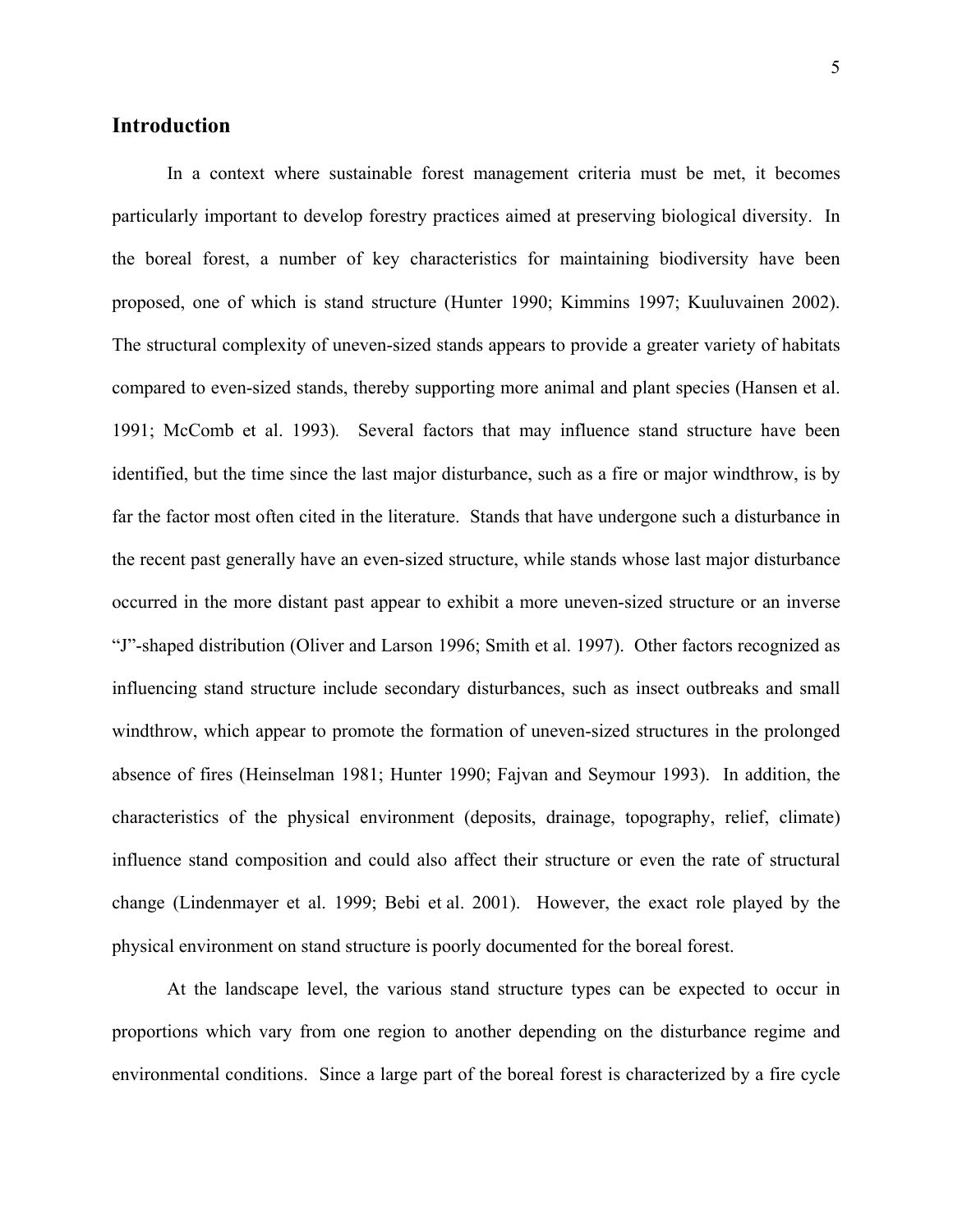that is shorter than the average longevity of the dominant species (Heinselman 1981), it is dominated by even-aged stands with an even-sized diameter structure (Johnson 1992; Oliver and Larson 1996). Conversely, certain regions of the boreal forest are subject to longer fire cycles, on the order of 200 years or more (Heinselman 1981; Cogbill 1985; Foster 1985). For example, the eastern boreal forest of Quebec and Labrador, characterized by a maritime climate (Grondin 1996), has a fire cycle estimated at between 300 and 500 years (Heinselman 1981; Foster 1985). Disturbances of lesser intensity appear to dominate the forest dynamics of these regions (Blais 1983; Bergeron et al. 1995; Oliver and Larson 1996; Ruel 2000) and one would therefore expect to find a significant proportion of uneven-aged stands that have developed an uneven-sized diameter structure over the years (De Grandpré et al. 2000; Bergeron et al. 2001).

Since stand heterogeneity at the landscape level is important to biodiversity, it should be taken into account in sustainable forest management (Hansen et al. 1991; Bergeron et al. 2001; Gauthier et al. 2001; Kuuluvainen 2002). Stands should be managed in such a way as to maintain their structural characteristics, in order to preserve the proportions of the various structure types in the landscape and thereby reduce the risk of biodiversity loss (Hansen et al. 1991; McComb et al. 1993; Bergeron et al. 1999; Landres et al. 1999; Harvey et al. 2002). However, the forest practices currently used in Quebec's boreal forest are essentially adapted to even-aged, even-sized forests and their systematic use throughout the boreal forest territory runs the risk of producing a uniform landscape by conferring an even-sized structure on all stands. Uniform stand structure poses a threat to biodiversity (Hunter 1990; Smith et al. 1997), hence the urgency of considering new silvicultural approaches adapted to uneven-sized forests.

In order to be able to prescribe silvicultural treatments appropriate to uneven-sized stands, we must be able to identify them within the forest territory. Stand structure is not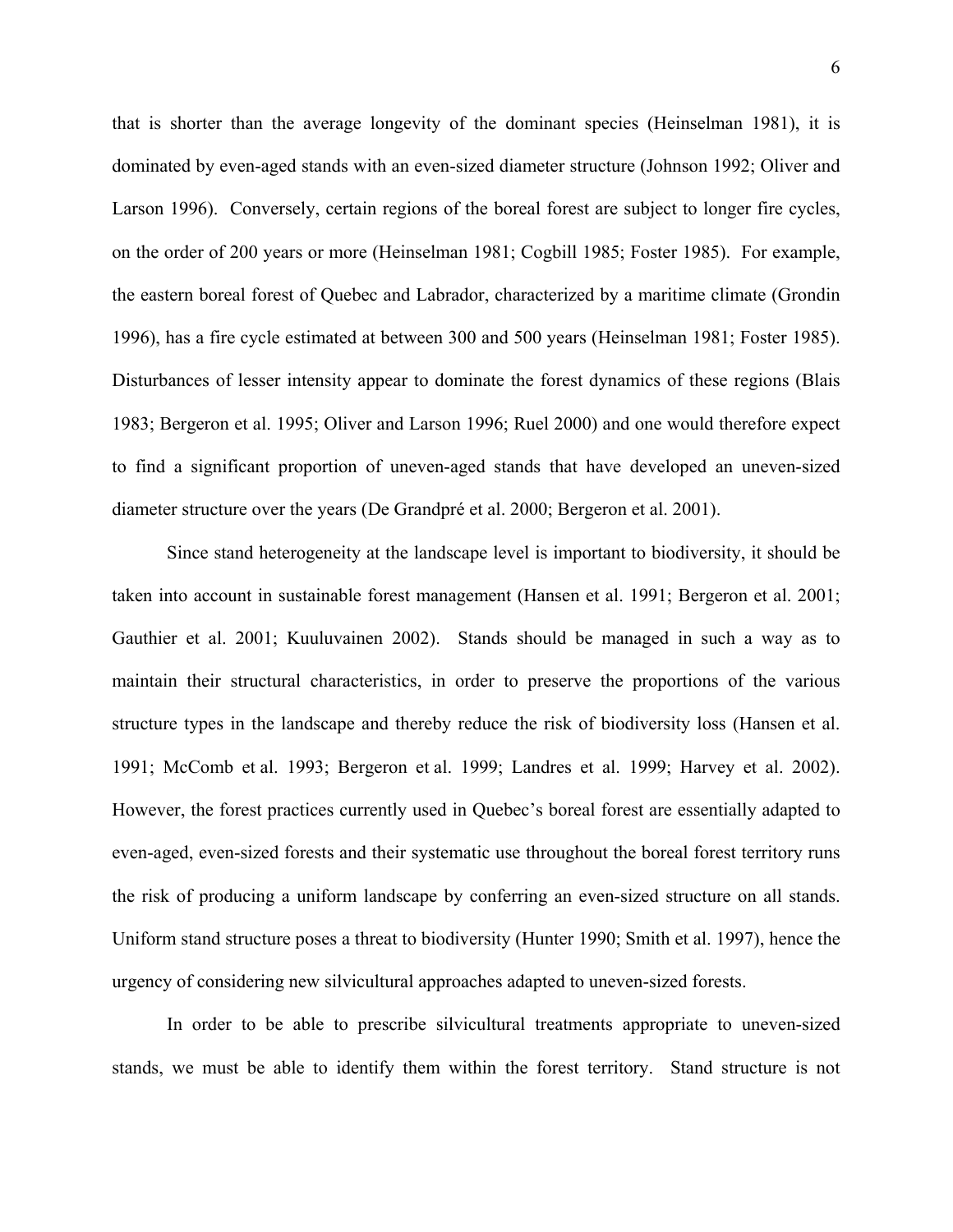currently considered in the forest inventories conducted by the Ministère des Ressources naturelles du Québec (MRNQ), although it was included during the first ten-year program (MTFQ 1971). At the present time, we therefore lack the tools to quickly produce a description of stand structure. In fact, characterizing stand structure would lead to a better understanding of forest dynamics and would therefore provide a basis for the development of new silvicultural strategies. It would also make it possible to more effectively identify appropriate forest management approaches, while maintaining the ecological integrity of ecosystems and facilitate regional forest management planning.

The first objective of this study is therefore to develop a simple tool for quickly and simultaneously evaluating the structure of a large number of stands that can be used by forestry companies for silvicultural management planning. The second objective is to classify the stand structure of two regions using the tool developed, in order to illustrate a possible application of this tool. For these purposes, existing data from the MRNQ's forest inventory of two contrasting (disturbance regime, climate and various physical factors) regions of Quebec, namely the eastern black spruce-moss forest region and the northern portion of the western black spruce-moss forest region (Figure 1), were used.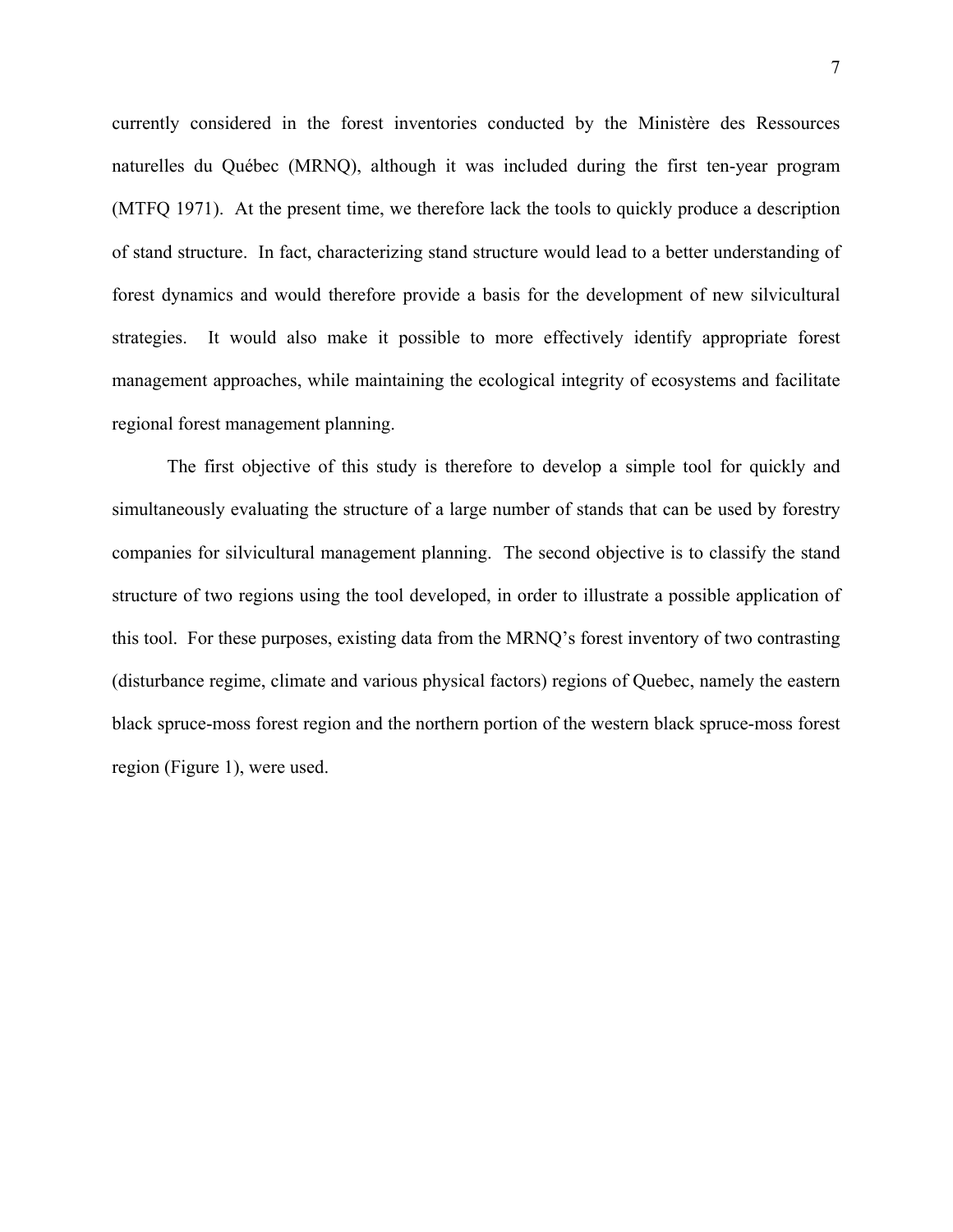#### **Methodology**

#### *Forest inventory data and regions under study*

Inventory data from the second ten-year program gathered by the MRNQ between 1980 and 1988 in the eastern black spruce-moss forest region of Quebec and in the northern portion of the western black spruce forest region (Figure 1) were used for this study. The first region under study (49 $^{\circ}$ 00' – 51 $^{\circ}$ 00'N; 65 $^{\circ}$ 30' – 71 $^{\circ}$ 00'W), which is part of the eastern black spruce forest region, corresponds to ecological region 6j and the eastern parts of ecological regions 6h and 6i according to the ecological classification system used in Quebec (Saucier et al. 1998). This entire territory is characterized by a maritime climate in which total annual precipitation ranges from 1,000 to 1,400 mm and the average annual temperature is between -2.5 and 0.0°C (Grondin 1996). The regional relief is composed of hills, high hills and mountains, with an elevation exceeding 800 m in places, and till deposits are clearly dominant. The fire cycle in this territory is estimated at more than 300 years (Gauthier et al. 2001). The second region under study  $(50°05' - 51°30'N; 70°30' - 79°30'W)$ , namely the northern sector of the western black spruce forest region (ecological regions 6b, 6d, 6f and 6g; Saucier et al. 1998) is on the other hand characterized by a relatively dry climate in which total annual precipitation ranges from 600 to 1,000 mm and the average annual temperature is between -2.5 and 0.0°C (Grondin 1996). The elevation does not exceed 450 m and the relief is composed of plains, plateaus and hills. The surface deposits consist of fine deposits, sandy glaciolacustrine deposits and tills. The fire cycle is estimated at between 50 and 150 years (MRNQ 2000; Gauthier et al. 2001).

Since the forest inventory is carried out for forest management purposes, it is conducted mainly in accessible stands. Stands located on slopes of more than 40 per cent are therefore not inventoried. The inventories are carried out in  $400 \text{--} \text{m}^2$  circular plots generally located every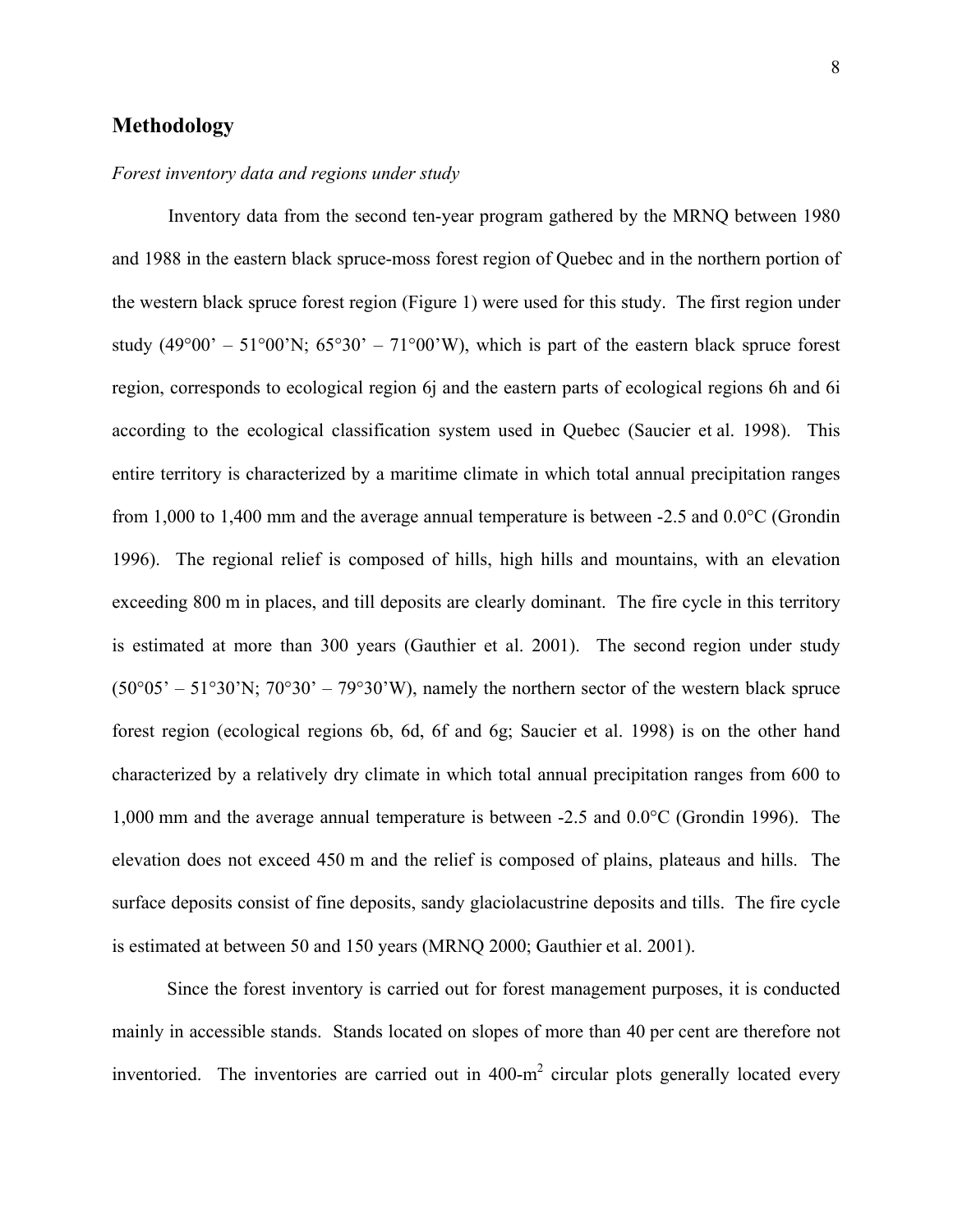250 m along a 1.5-km transect, yielding five to seven plots per transect. Within each plot, the diameter at breast height (dbh) of each tree with a dbh of more than 9 cm is measured and compiled in classes of 2 cm. Trees 9 cm or less were not included in our study since they are inventoried in a  $40 \text{-} m^2$  sub-plot located in the centre of each plot and the distribution of the saplings is quite variable in uneven-sized stands (personal observation).

Only the coniferous plots containing primarily fir (*Abies balsamea* (L.) Mill.) and/or black spruce (*Picea mariana* (Mill.) BSP) were selected for our study, i.e. those whose species groupwas EE, ES, SE or  $SS<sup>1</sup>$  according to the forest inventory system in Quebec. Plots belonging to one of these four species groups have the common characteristic of being occupied by coniferous species over 75 per cent or more of the basal area in a radius of 25 m, according to a field evaluation. The characteristics specific to each of these four species groups are as follows: 1) EE: 75 per cent or more of the basal area of the coniferous portion is occupied by black spruce; 2) ES: black spruce occupies between 50 per cent and 74 per cent of the basal area of the coniferous portion and fir is the second most important coniferous species; 3) SE: fir occupies between 50 and 74 per cent of the basal area of the coniferous portion and black spruce is the second most important species; and 4) SS: fir occupies more than 75 per cent of the basal area of the coniferous portion. The plots selected in the eastern black spruce forest region thus totalled 2,088 plots, or 85 per cent of all the plots inventoried on this territory, while the plots in the western black spruce forest region totalled 1,277 plots and represented nearly 68 per cent of the plots (MERQ 1984). Since very little harvesting was conducted in these two regions at the

 $\overline{a}$ 

<span id="page-9-0"></span> $1$  Species group key:

 $EE =$ spruce stand

 $ES =$ spruce-fir stand

 $SE =$  fir-spruce stand

 $SS = fir$  stand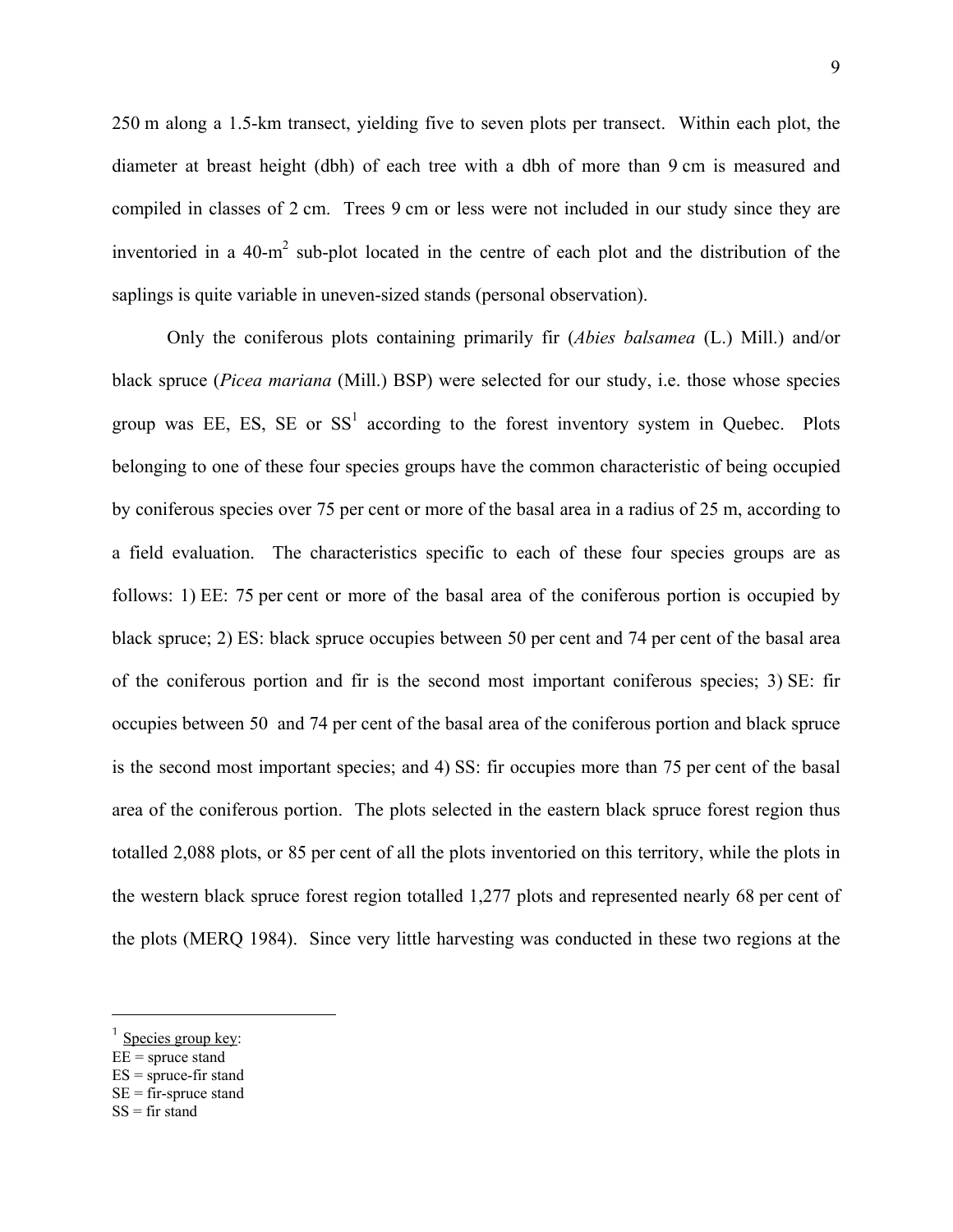time the youngest stands under study (stands in the 30-year age class) were established, it is believed that virtually none of the plots analysed have previously been subject to harvesting.

#### **Development of a statistical tool for characterizing structure**

#### *Diameter structure types*

Three main diameter structure types are generally recognized: even-sized structure, with a unimodal bell-shaped distribution, "uneven-sized" structure, in which the trees belong to several diameter classes, and inverse "J"-shaped structure (Smith et al. 1997) (Figure 2). The "unevensized" structure properly speaking and the inverse "J"-shaped structure are considered two forms of uneven-sized structure (Smith et al. 1997). However, observation of the various forms of diameter distribution within the inventory plots proves to be somewhat limited. First of all, the area of the  $400 \text{-} m^2$  plots limits observation of the distributions to a finer scale; bimodal distributions, for example, are difficult to detect. In addition, the absence of stems smaller than 10 cm makes it difficult to observe inverse "J"-shaped distributions. Hence, the stands that we will classify as inverse "J"-shaped are those in which 10- to 14-cm stems are clearly more abundant than the other stems. The inverse "J"-shaped distributions that it is impossible for us to identify, namely those whose most abundant stems are smaller than 10 cm, will instead be classified among the "uneven-sized" stands. Since we consider these two structure types to be two forms of uneven-sized distribution, the results associated with them may be interpreted together. Nonetheless, we opted to distinguish the uneven-sized structures from the inverse "J" shaped structures since this distinction may be of interest from a silvicultural standpoint. We must, however, be aware, when interpreting the results, that the stands that we classify as having an inverse "J"-shaped structure are not necessarily uneven-aged stands in which mortality is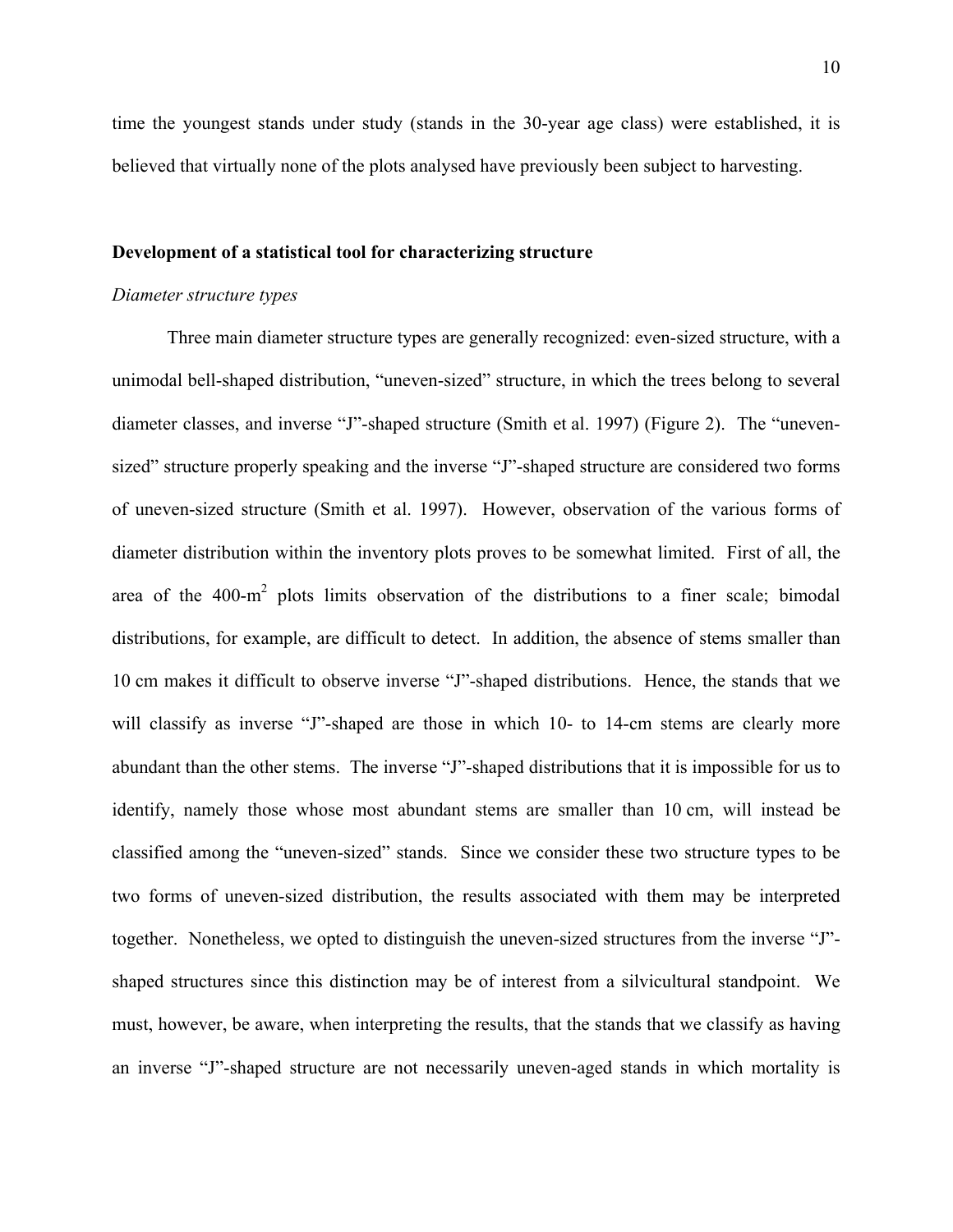equal to recruitment, as is generally suggested for this type of distribution (Hett and Loucks 1976; Lorimer 1985).

Several indices are commonly used to distinguish the various diameter distribution curves. These indices include the Shannon-Wiener diversity index, which indicates how the elements are distributed among the various dbh classes (Scherrer 1984) and which is equal to:

$$
H' = -\Sigma p_{cl} * ln(p_{cl})
$$

where  $p_{cl}$  is the relative proportion of trees in each of the dbh classes observed; the coefficient of skewness, which is equal to:

$$
\alpha_3 = \hat{Z} \left( x_i - \text{mean}^3 / n - 1 / s_x^3 \right)
$$

where  $s_x$  is the standard deviation and the coefficient of variation (standard deviation\*100/mean). However, combining several indices makes it possible to more effectively distinguish the various stand structure types. Discriminant analysis was chosen for these purposes since it has the advantage of combining a series of variables while finding the linear combination that best discriminates among the various groups, which is called "classification function" (Legendre and Legendre 1998).

#### *Development of the classification functions*

The statistical tool for characterizing stand structure was developed by initially using the plots of the eastern black spruce-moss forest region. Some 50 plots of each stand structure type, totalling 154 plots (48 even-sized, 52 uneven-sized and 54 inverse "J"-shaped plots), were used in calculating the classification function. These plots were first assigned to one of the three stand structure groups on the basis of a visual examination of their diameter distribution. The plots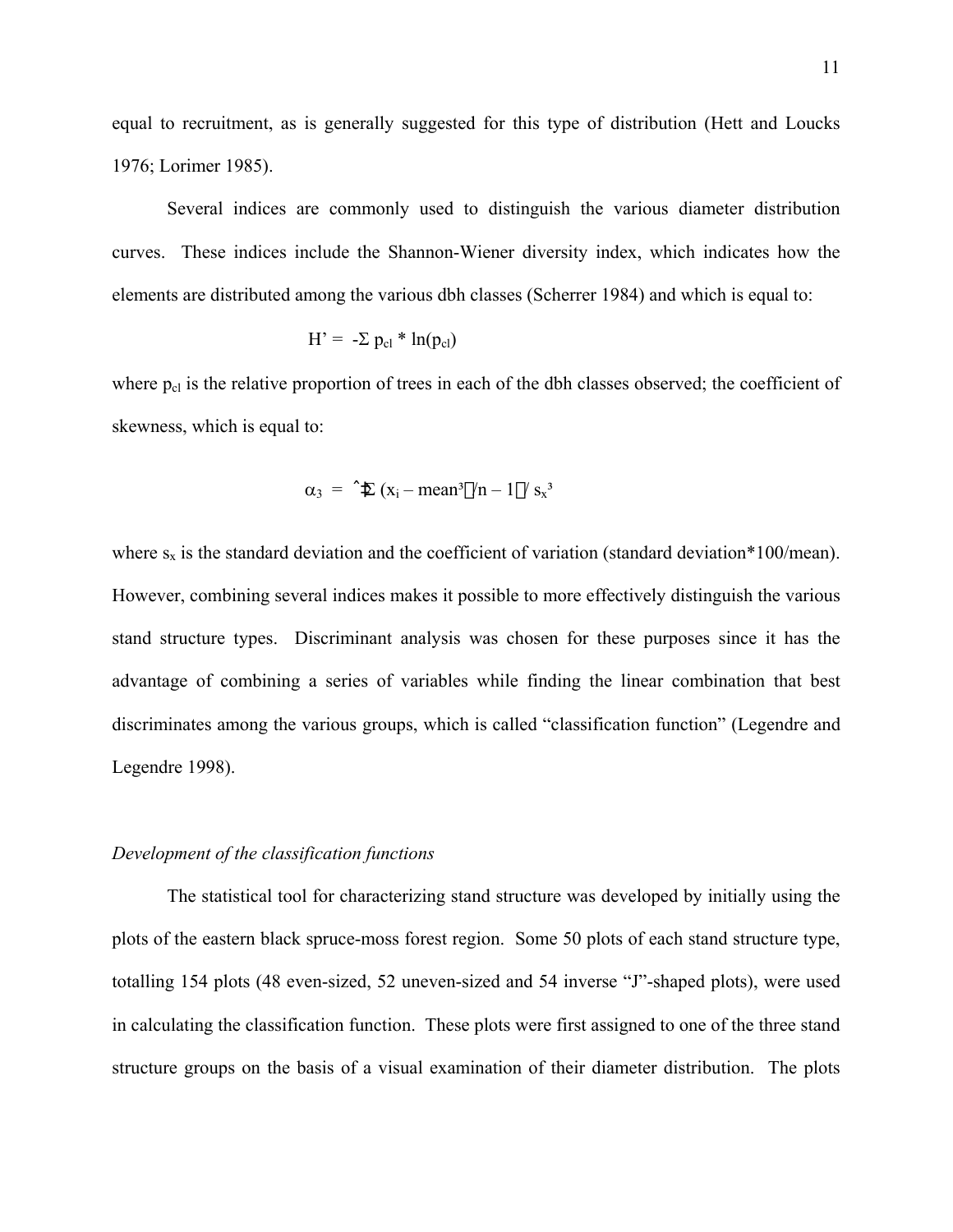were chosen because they presented distributions whose stand structure type was clear and unambiguous.

A series of variables capable of describing the curves of the three different stand structure types, including the Shannon-Wiener index and the coefficients of skewness and of variation, were calculated based on the inventory data from each of the 154 plots. The list of the variables calculated is presented in Appendix 1. First, a stepwise discriminant analysis, using the STEPDISC procedure (SAS Institute Inc. 1999), was performed in order to identify the variables capable of significantly discriminating the three stand structure types. The five most discriminating variables were then used to calculate the classification functions, using the DISCRIM procedure (SAS Institute Inc. 1999). Variance analysis (PROC GLM; SAS Institute Inc. 1999) was performed to compare the means of the five variables selected among the three stand structure types. The objective was to illustrate the discriminating power of these five variables.

The classification functions calculated on the basis of the 154 typical plots can then be used to classify any other plot among the various stand structure types. The analysis itself estimates an error rate associated with the classification functions. In addition to this error rate, we performed a validation test in order to verify the reliability of the classification. The diameter distribution of 200 other plots chosen at random (100 in each region) was thus observed visually to verify whether the stand structure attributed by the analysis was correct.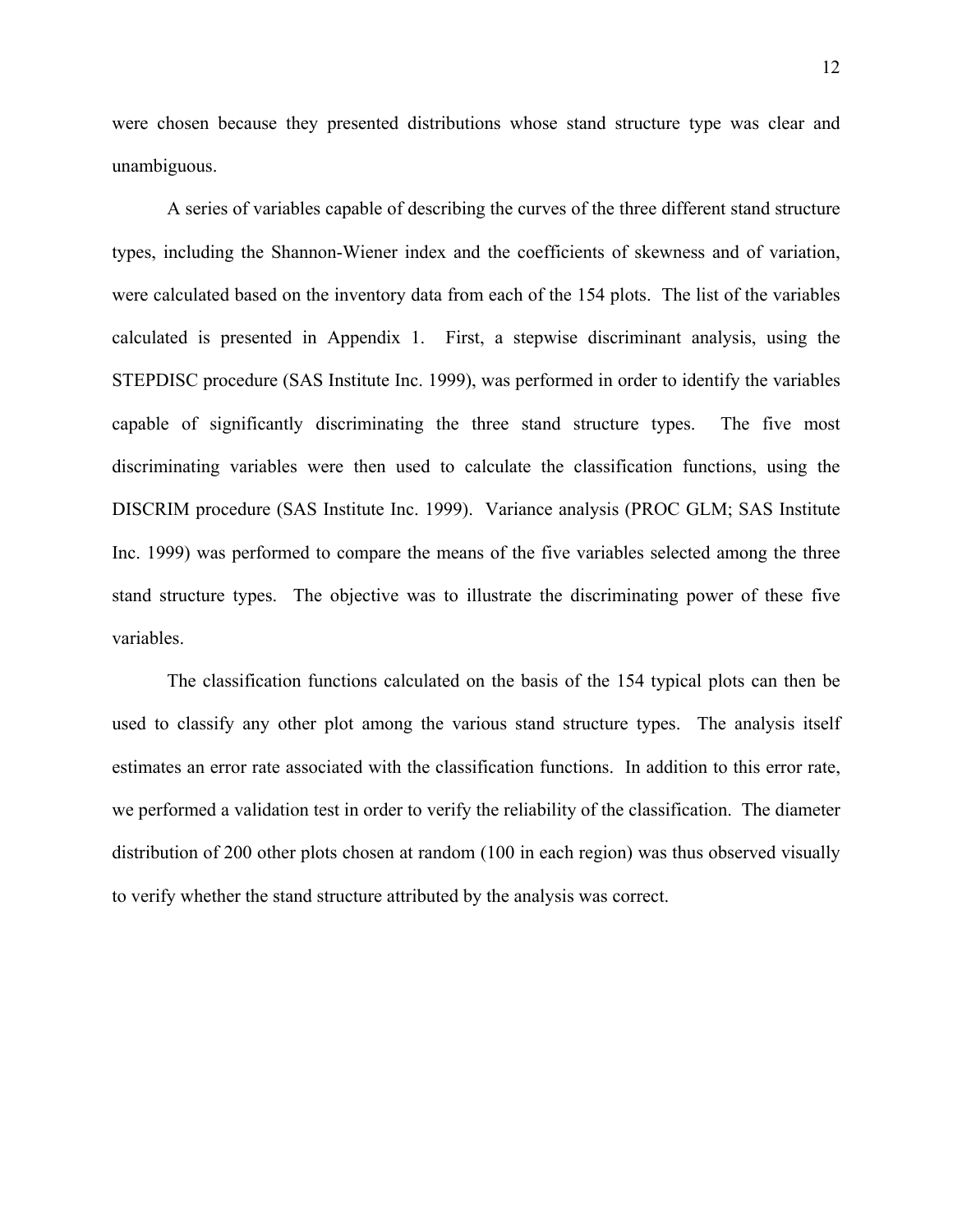### **Comparison between the eastern black spruce forest region and the western black spruce forest region**

The stand structure of all the temporary coniferous plots of the eastern black spruce forest region and of the northern portion of the western black spruce forest region was thus evaluated using the tool described above. The proportion of the various species groups was first calculated for the two regions, since composition probably has an impact on stand structure and is most likely quite different between the two regions. The proportions of each stand structure type within the two regions were compared by means of a frequency analysis using a linear model (PROC CATMOD; SAS Institute Inc. 1999). By calculating the variability of the response of various sources of variation, this analysis makes it possible to compare the proportions of stand structure types between the two regions while taking into account the effect of other independent variables. The following independent variables were included in the model: region (eastern black spruce forest region or western black spruce forest region), density class, height class and age class based on field surveys of the Quebec forest inventory stratification system (see Appendix 2). The frequency analysis makes it possible, in particular, to verify the existence of interactions between the effect of the region and the effect of the other independent variables. Only the plots whose species group was EE were analysed, since the other species groups were not sufficiently represented in the western black spruce forest region. The density, height and age classes which were not sufficiently represented were eliminated. The plots tested thus included density classes B, C and D, height classes 2, 3 and 4, and age classes 50, 70, 90, 120 and VIN [= mature uneven-aged forests].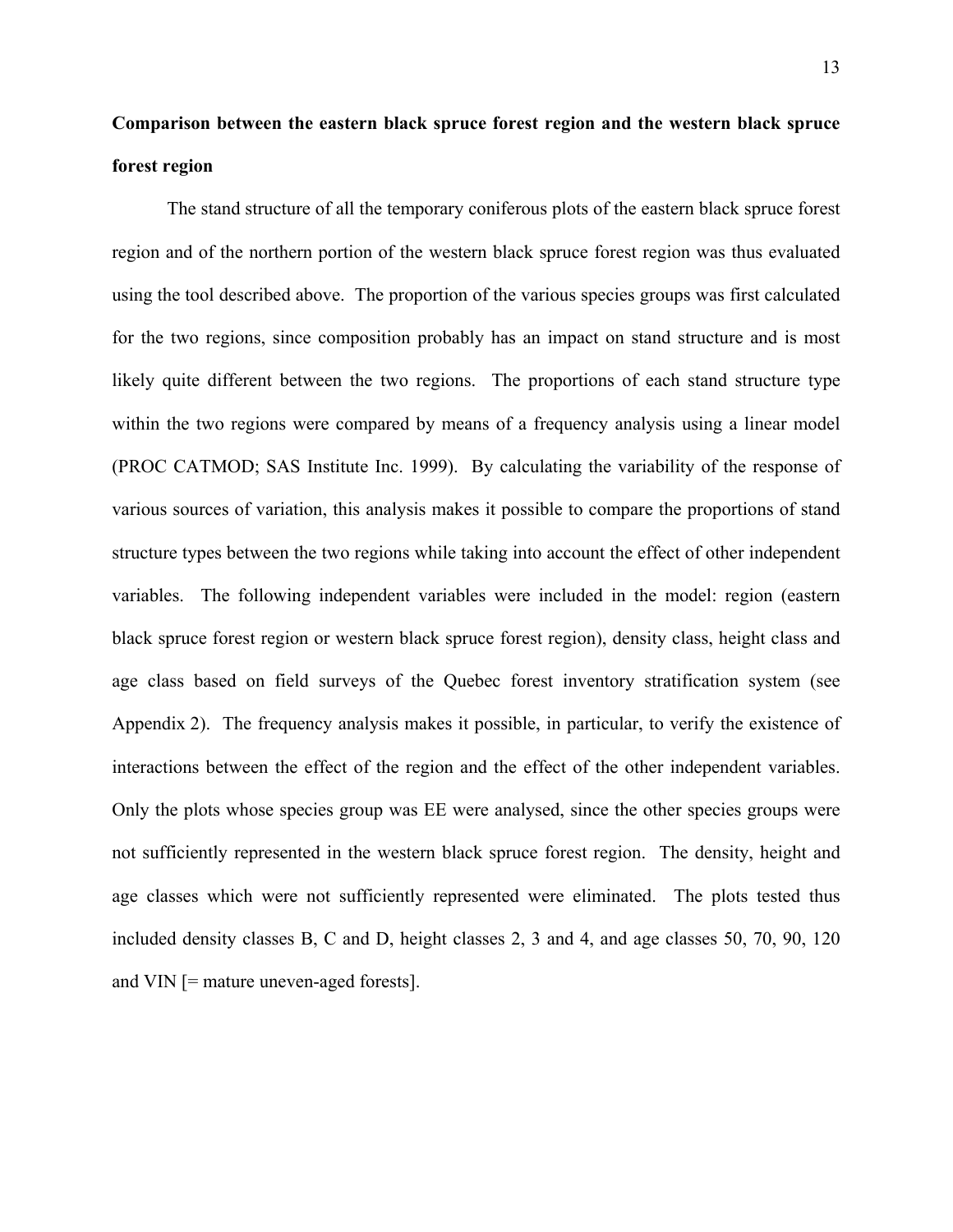#### **Results**

#### **Statistical tool for characterizing stand structure**

#### *Development of the classification functions*

The stepwise discriminant analysis identified 12 variables, presented in Appendix 1, capable of significantly discriminating the three stand structure types of the 154 plots chosen. The five most discriminating variables were selected to calculate the classification functions. The Shannon-Wiener diversity index proved to be by far the most discriminating  $(R^2 = 0.73)$ , followed by the density percentage of the 10-cm dbh class  $(R^2 = 0.45)$ , the coefficient of skewness ( $R^2 = 0.16$ ), the density percentage of the 14-cm dbh class ( $R^2 = 0.13$ ) and the coefficient of variation  $(R^2 = 0.13)$ . The seven other significant variables are: the number of classes represented; the number of possible classes; the coefficient of skewness divided by the number of possible classes; the diversity index divided by the number of possible classes; the largest dbh of the plot; the total density of black spruces; and the density percentage of the 16-cm class.

The variance analysis comparing the means of the three groups of typical stands for the five variables selected helps us to understand how these variables discriminate the stand types (Table 1). Hence, we can see that the coefficient of skewness allows us to distinguish the inverse "J"-shaped distributions from the other types, that the density percentage in the 10-cm class allows us to distinguish the uneven-sized stand structures from the other two types, and that the density percentage in the 14-cm class allows us to distinguish the even-sized stand structures from the other stand structures. The diversity index and the coefficient of variation, on the other hand, appear to be able to distinguish the three stand structure types. Figure 3 represents the 154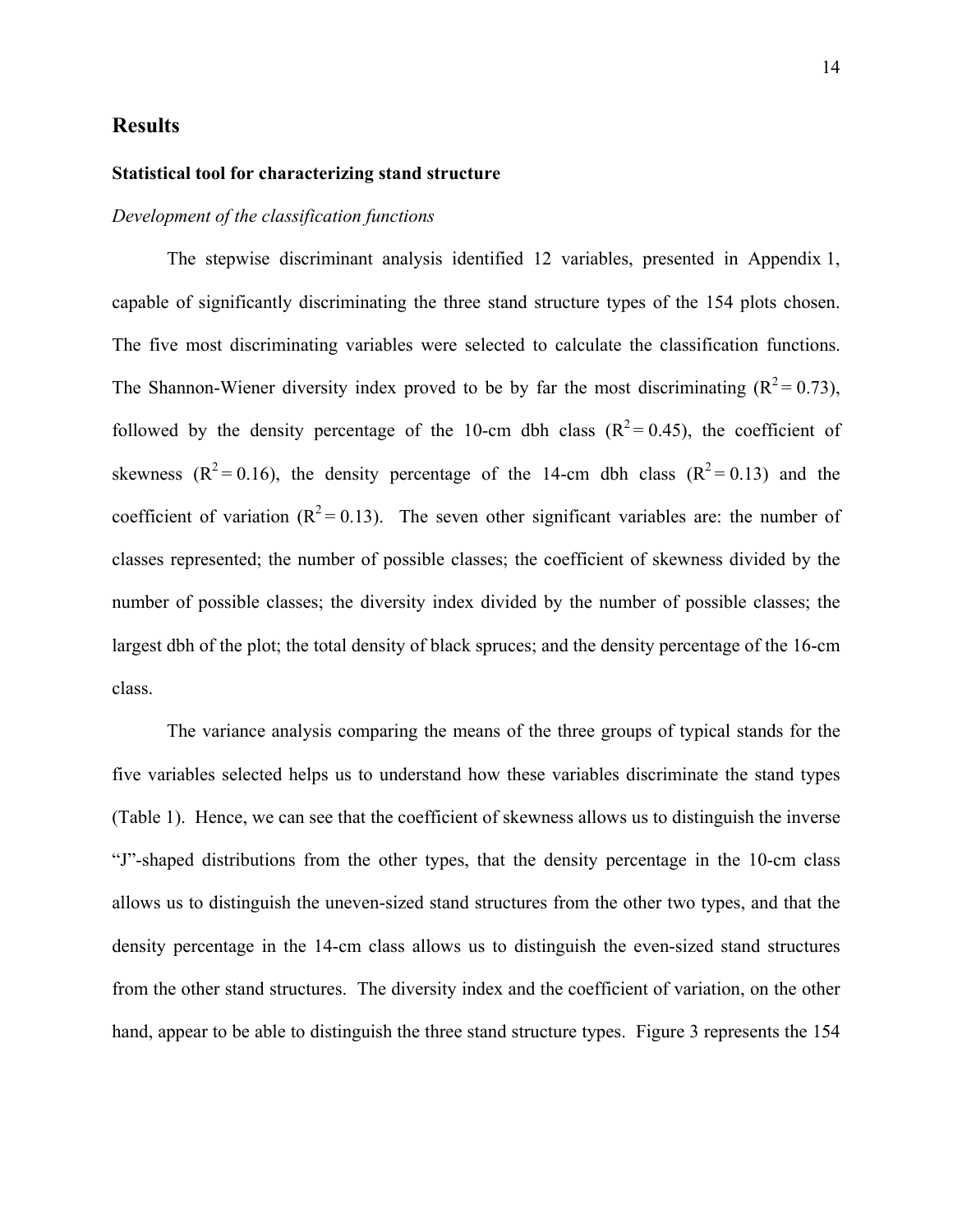typical plots located on the canonical axes and shows that the three groups are clearly distinguished, both on axis 1 and on axis 2.

It should be noted that stand structure in fact constitutes a gradient and that certain plots exhibit a distribution whose stand structure is not very well defined. For these plots, our tool attributes the stand structure closest to their diameter distribution. The discriminant analysis showed that the functions calculated on the basis of the 154 typical stands allow them to be classified with an estimated error rate of 6 per cent, while the validation test performed with the 200 plots chosen at random in the two regions showed that the tool classified the inventory plots with an estimated error rate of 7 per cent. It should be noted that the error rates were not significantly different between the two regions. Using these classification functions, we then calculated, for all the other plots, the probability that they are associated with each type of stand structure. For certain stands, the probabilities tended to be divided between two or three stand structure types and their diameter distribution was examined more closely to verify to which type of stand structure it corresponded. Thus, the stands divided between an even-sized stand structure and an inverse "J"-shaped stand structure were all classified as inverse "J"-shaped stand structures, since their distribution was more similar to this type. The stands whose probabilities were divided between an inverse "J"-shaped stand structure and an uneven-sized stand structure were classified as uneven-sized stands, while those whose probabilities were divided between an even-sized stand structure and an uneven-sized stand structure were characterized by a flatter bell-shaped distribution than for the even-sized stands, as represented in Figure 4. Since these stands probably correspond to relatively mature even-aged stands whose curve is beginning to flatten, a fourth structure class was created, namely stands with a "flattened bell-shaped stand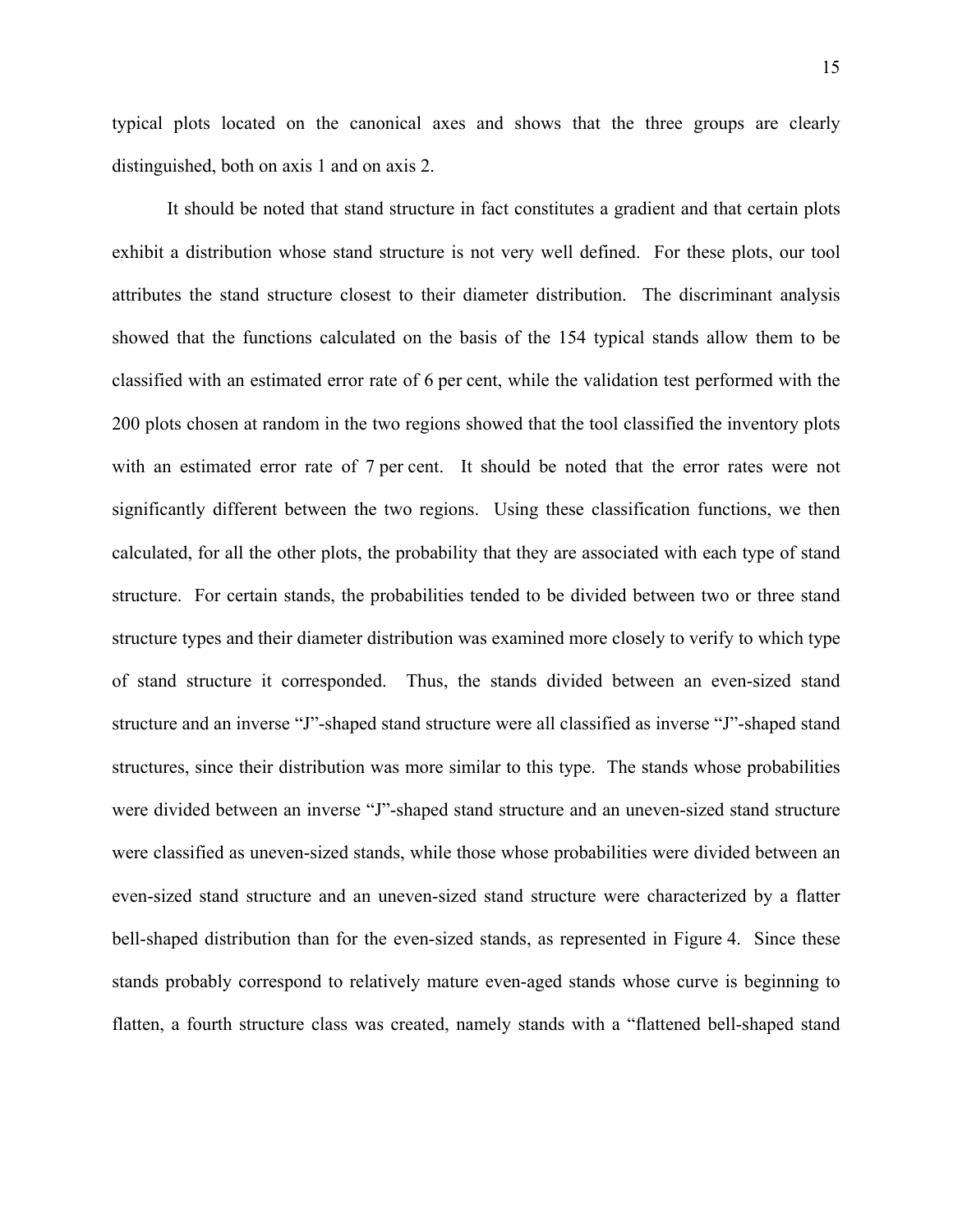structure." Finally, certain stands presented probabilities divided among the three types and were classified as uneven-sized stands since visually they were more similar to this type.

The coefficients of the three classification functions are presented in Table 2. To attribute a stand structure to a new plot, we only have to multiply these coefficients by the corresponding variables in order to obtain the score for each stand structure type; the stand structure attributed to the plot is the one with the highest score (Legendre and Legendre 1998).

### **Comparison between the eastern black spruce forest region and the western black spruce forest region**

#### *Species composition and stand structure*

As might be expected, a significant difference is observed between the two regions in terms of the species composition of the stands. First of all, EE stands constitute the overwhelming majority of the stands in the western black spruce forest region, i.e. nearly 90 per cent of the coniferous stands, unlike the eastern black spruce forest region, where they represent only 54 per cent of the coniferous stands (Table 3). More fir stands and mixed stands containing fir are found in the eastern black spruce forest region, compared to the western black spruce forest region. In the eastern black spruce forest region, the uneven-sized and inverse "J" shaped stands, taken together, are the most numerous stand structure types among the coniferous stands, representing 66 per cent of the stands (Table 4). Conversely, in the western black spruce forest region, even-sized stands are in the majority with 62 per cent of the stands. Since the differences in stand structure between the regions may be due to differences in composition, we shall examine the proportions by species group.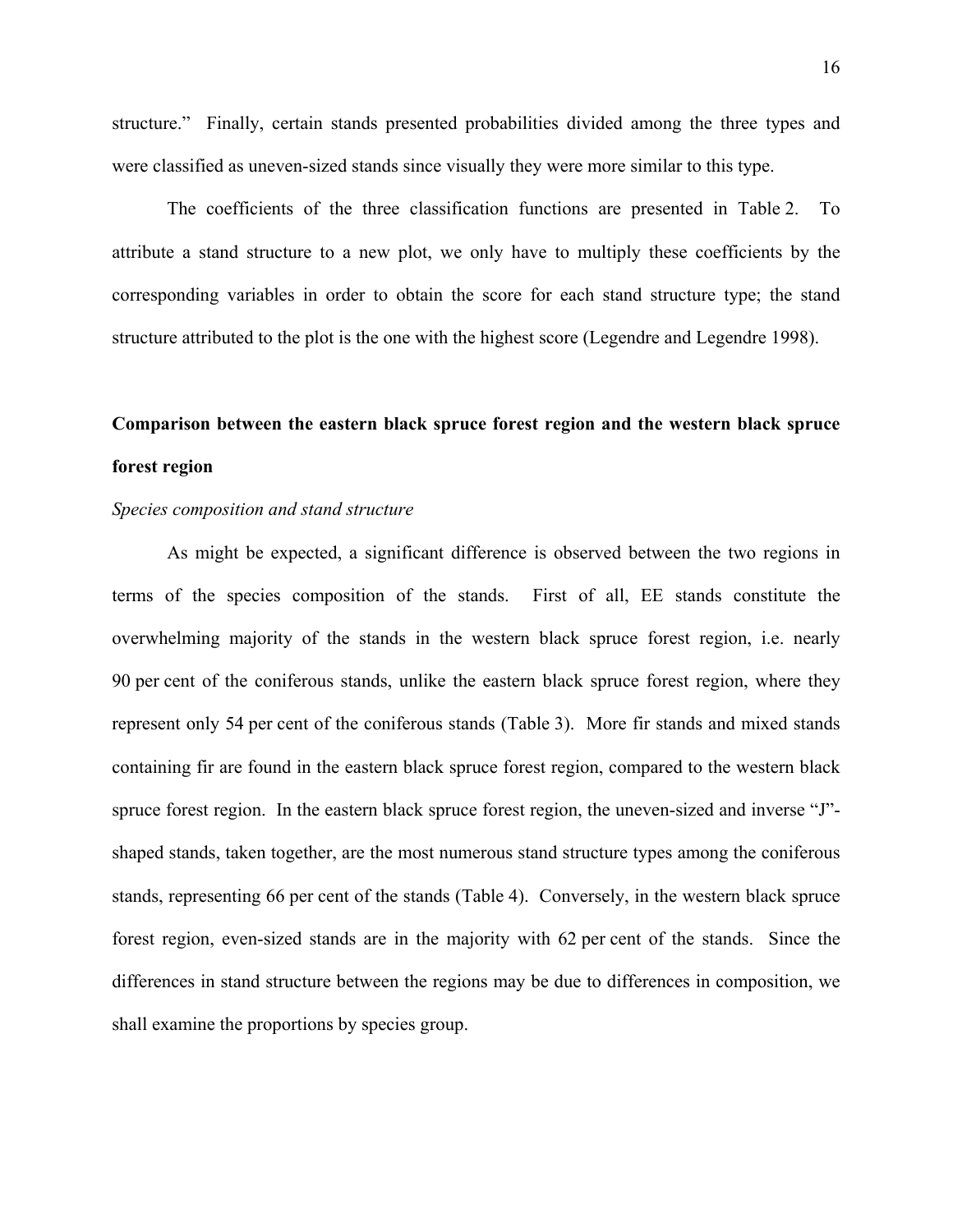The inverse "J"-shaped stand structure seems to be associated with fir: in the eastern black spruce forest region, the proportion of this stand structure type increases with the proportion of firs within the stand, ranging from 9 per cent for spruce stands to 41 per cent for fir stands. The same trend is observed in the western black spruce forest region, although it is less obvious. Conversely, even-sized stands seem instead to be associated with black spruce: in the eastern black spruce forest region, 47 per cent of spruce stands have an even-sized structure, while only 13 per cent of fir stands have this structure. In the western black spruce forest region, the proportion of even-sized stand structures in the EE groups rises to 67 per cent, while this same proportion does not exceed 15 per cent for the SS plots. Finally, for each species group, there are always more even-sized stands in the western territory compared to the eastern territory, while the opposite trend is observed for uneven-sized or inverse "J"-shaped stands.

The frequency analyses, performed solely for the EE stands, indicate significant differences between the two regions in terms of the proportions of the various stand structure types (Table 5), but also between height classes and age classes. No significant interaction was found. These results mean that, among stands of the same height or age class, significantly more uneven-sized stands are observed in the eastern black spruce forest region than in the western black forest region. Significant differences are also observed between height and age classes, regardless of region.

The greatest differences in proportions of stand structure types are found among the various height classes ( $\chi^2$  = 348,2; df = 6) (Table 5; Figure 5a). For both regions, the proportion of even-sized stands is higher among stands of low height: only 8 per cent to 10 per cent of the height class 2 stands are even-sized, while this proportion is 92 per cent in height class 4 stands. Conversely, the uneven-sized stand structure is more frequent when the height of the trees is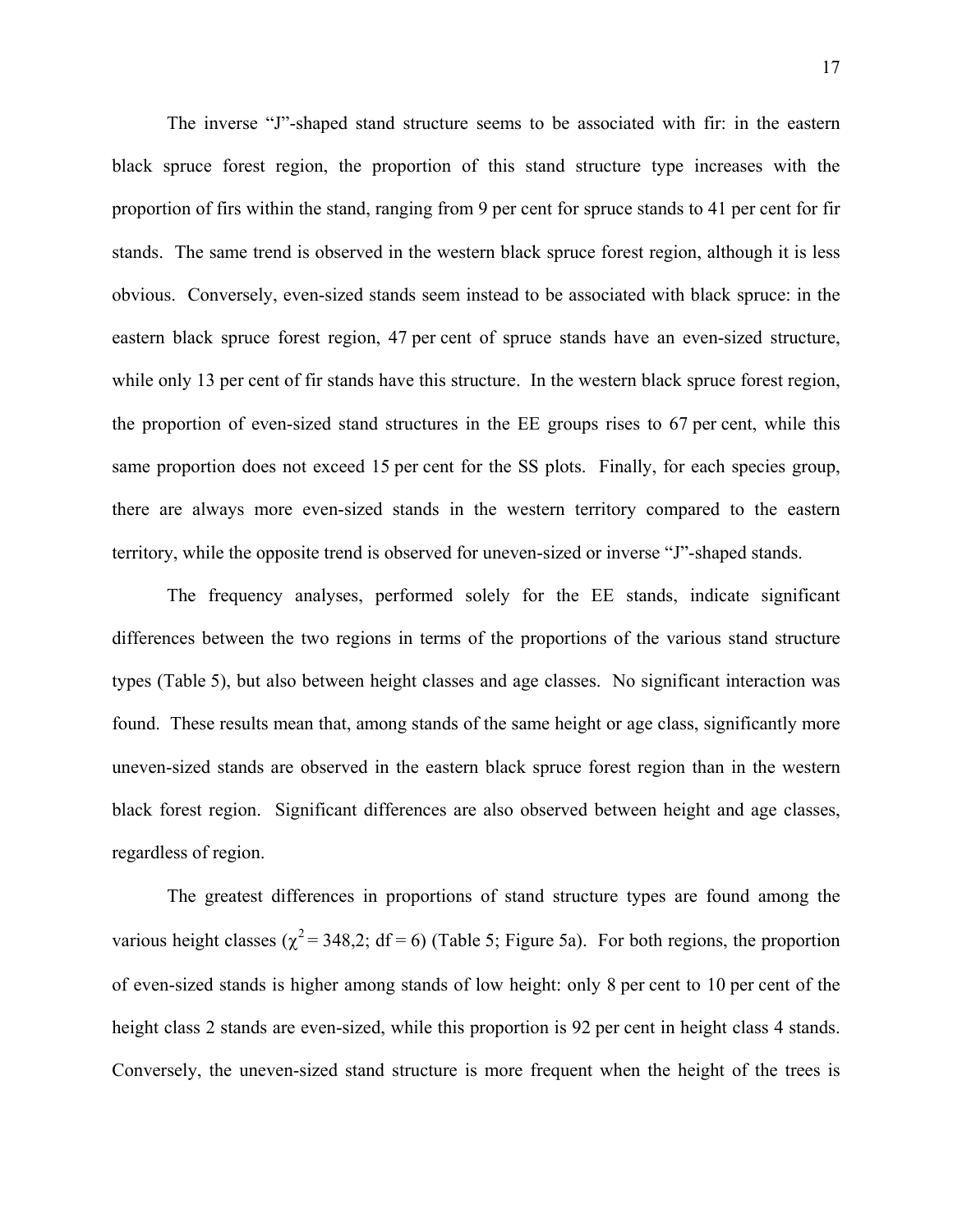high. Only 2 to 6 per cent of the plots in height class 4 are uneven-sized, while 81 to 83 per cent of the plots in height class 2 have this stand structure. The proportion of inverse "J"-shaped stand structures, on the other hand, is much more constant from one height class to another.

Figure 5b presents the proportions of the various stand structure types within the various age classes for both regions. Given the insufficient number of plots of age class VIN [mature uneven-aged], this age class was not illustrated in Figure 5b. In general, the proportion of evensized stands is higher among young stands and decreases with the increase in age class. Conversely, uneven-sized stands are more numerous within the older age classes. Once again, the proportion of inverse "J"-shaped stands remains relatively constant from one age class to another.

#### **Discussion**

#### **Statistical tool for characterizing stand structure**

The use of discriminant analysis made it possible to develop a tool for evaluating stand structure on the basis of forest inventory data. The coefficient of variation and especially the coefficient of skewness and the Shannon-Wiener diversity index have been widely used in the literature to describe the diameter distribution of stands (Knox et al. 1989; Buongiorno et al. 1994; Groot and Horton 1994; Kubota 1995; Wikström and Eriksson 2000; Staudhammer and LeMay 2001; Takahashi et al. 2001). However, these indices have rarely been used in combination, even though, individually, their ability to describe the various types of distribution has certain deficiencies. The Shannon-Wiener index, for example, which proved to be the most discriminating in our analysis, has the disadvantage of being insensitive to the relative position of the diameter classes with respect to one another. The use of discriminant analysis made it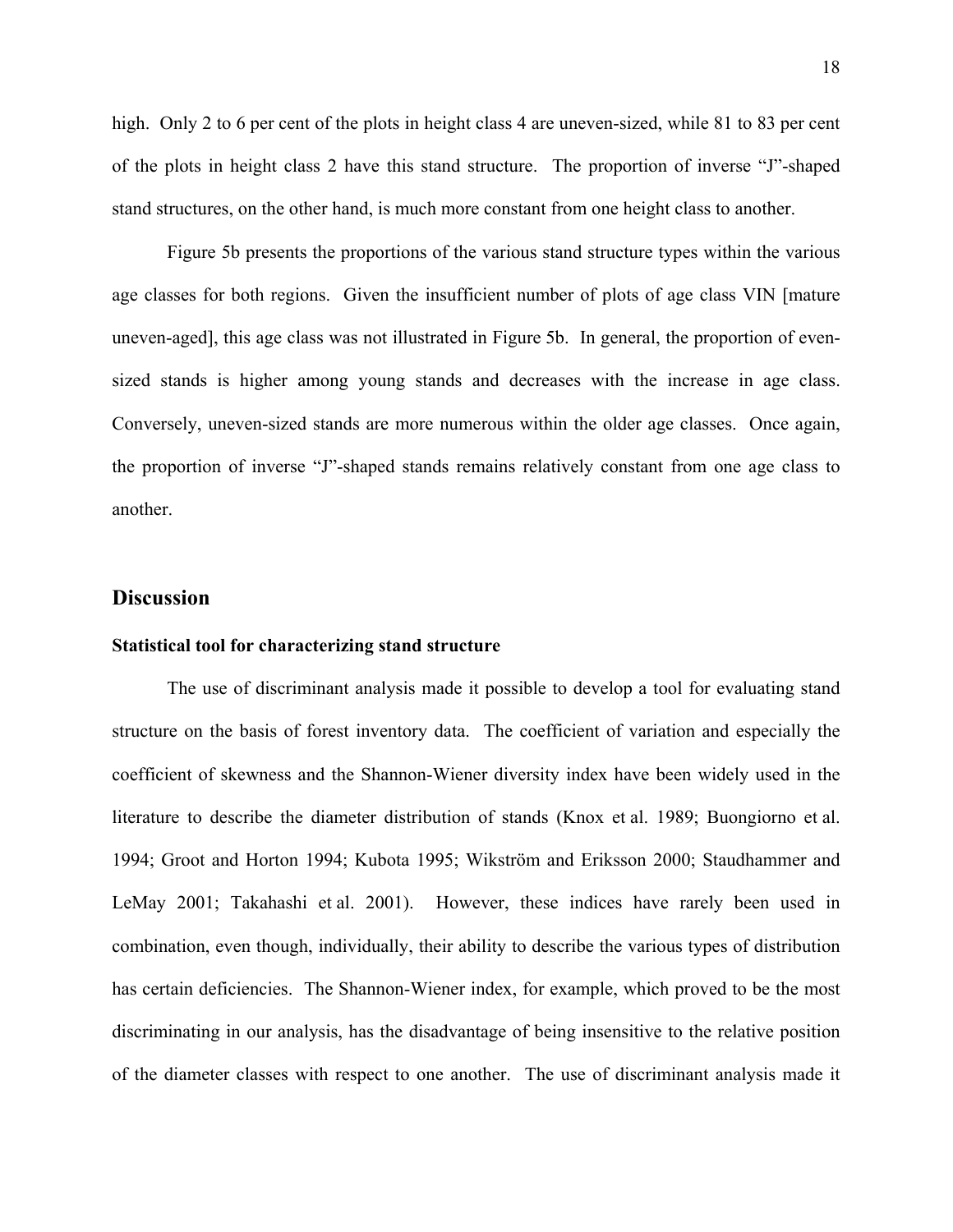possible to overcome these disadvantages by combining several variables to discriminate the three stand structure types (Legendre and Legendre 1998). Moreover, the classification functions calculated by the analysis seem to be particularly robust if we consider the estimated error rate of only 7 per cent. It should be noted that the error rates of both regions were similar, which demonstrates again the robustness of the model. We believe that the classification functions could be applicable to other regions of the Canadian eastern black spruce forest, provided that the means and standard deviations of the various variables are similar to those obtained in our study. However, in the event that they are not applicable, the same approach could be used to classify new plots.

Stand structure can obviously be evaluated directly in the field, or by using a graphic representation of its diameter distribution. However, the tool we have developed constitutes an objective and relatively accurate means of simultaneously characterizing the structure of a large number of stands*.* This feature proves very useful when compiling a description of a particular region and planning its forest management. The approach used could therefore supplement the existing forest typology by identifying the structure of the stands to be managed.

### **Comparison between the eastern black spruce forest region and the western black spruce forest region**

As was expected, there is a significant difference in composition between the two regions that may influence the proportions of the various structure types. Pure spruce stands constitute nearly 90 per cent of the stands in the western black spruce forest region, while the eastern black spruce forest region is composed more of fir stands and stands composed of a mix of conifers. The wet climate of the eastern black spruce forest region seems to favour the growth of fir trees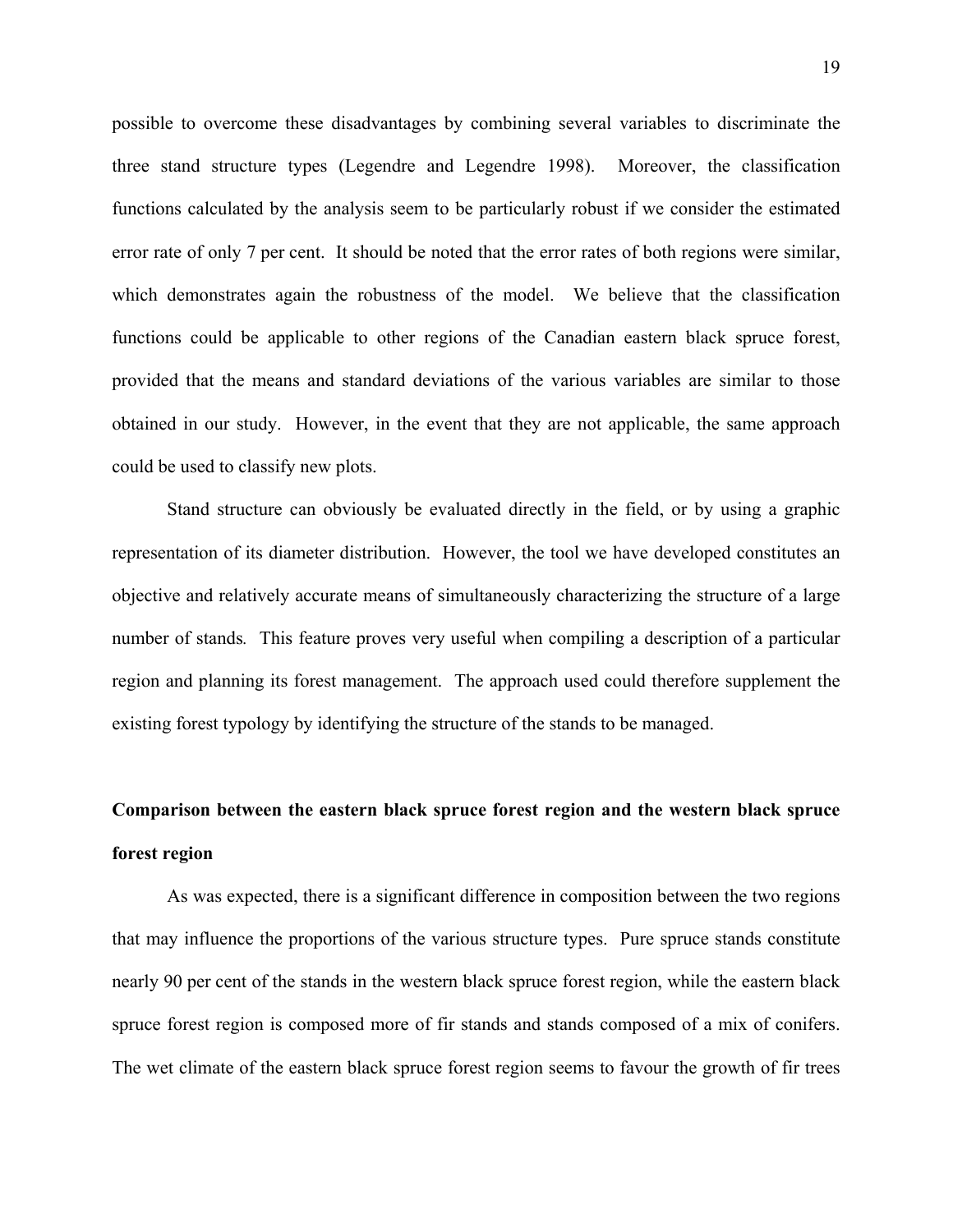(Burns and Honkala 1990). In addition, the differences in composition between the two regions seem to reflect their respective fire regimes. Indeed, fir generally takes a certain time to become established following a fire, since it is much less adapted to this type of disturbance than black spruce (Payette 1983; Bergeron and Dubuc 1989; Bergeron 2000). Fir therefore appears to be much less abundant in regions subject to very short fire cycles and its scarcity most likely only increases the time it takes to become established after a fire. Moreover, studies show an increase in the proportion of fir over time in certain regions of the boreal forest (Bergeron 2000; Gauthier et al. 2000) and the large fir component within the mature stands on the North Shore has already been reported (Hatcher 1963; De Grandpré et al. 2000).

With respect to stand structure, the eastern and western black spruce forest regions also exhibit two completely different pictures. While even-sized structures dominate in the western black spruce forest region, uneven-sized stands are clearly in the majority in the eastern black spruce forest region. The uneven-sized structure is generally attributed to mature stands (Henry and Swan 1974), more particularly to uneven-aged stands (Groot and Horton 1994; Smith et al. 1997; Linder 1998), unlike the even-sized structure which appears to be more characteristic of young even-aged stands (Baker 1923; Meyer 1930; Hough 1932; Mohler et al. 1978; Smith et al. 1997). It is in fact recognized that diameter structure changes with time elapsed since the last fire (Knowles and Grant 1983; Lorimer and Krug 1983; Groot and Horton 1994; Linder 1998). These changes are generally associated with secondary disturbances and tree senescence, which create gap dynamics in the absence of fire (Heinselman 1981; Fajvan and Seymour 1993; Hofgaard 1993; Kneeshaw and Bergeron 1998; De Grandpré et al. 2000; McCarthy 2001). Windthrow and insect outbreaks are important disturbances on the territory of the North Shore (Blais 1983; Ruel 2000). Hence, the high proportion of uneven-sized stands observed in the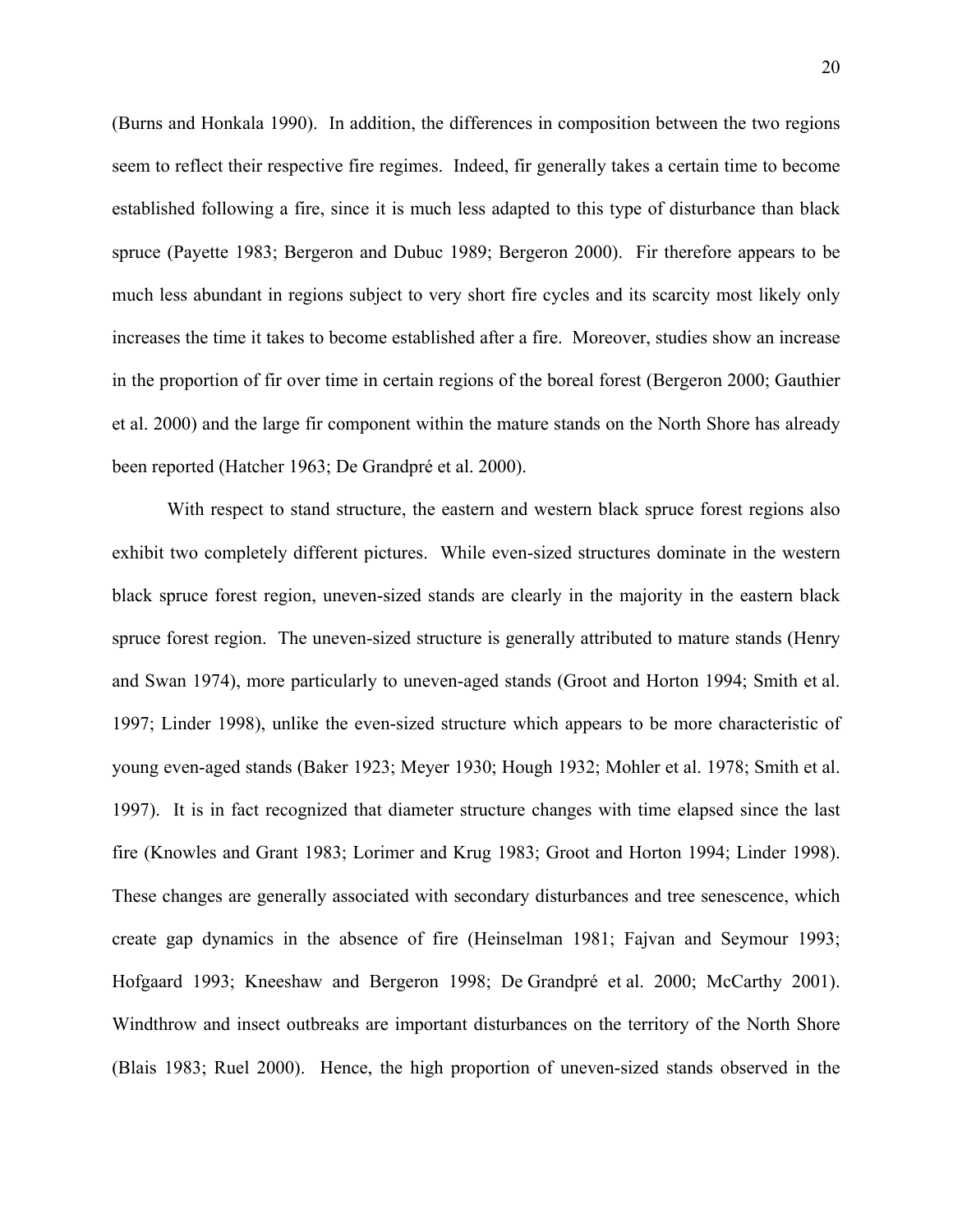eastern black spruce forest region could be partly explained by the importance of gap dynamics. The shorter fire cycle of the western black spruce forest region apparently helps to maintain a majority of young stands in the landscape (Johnson 1992; Oliver and Larson 1996).

Part of the differences in structure between the two regions may also be attributed to factors other than the disturbance regime, since these regions differ in several other regards. Climate, soil types and topography vary considerably between the two regions (Grondin 1996). While some of these factors may affect disturbance regimes, it is possible that they also have a direct effect on stand structure, for example, by increasing the quantity of firs or by accelerating tree maturation and senescence. However, the links between these factors and stand structure are not well documented for the boreal forest.

Stands with an inverse "J"-shaped structure remain relatively scarce in both regions, although they are considerably more abundant in the eastern black spruce forest region. The inverse "J"-shaped diameter structure, like the inverse "J"-shaped age structure, is generally considered the distribution typical of mature uneven-aged stands in which all ages are represented; this distribution appears to be more reflective of a stable state generally associated with the climax concept (Hett and Loucks 1976; Whipple and Dix 1979; Lorimer 1985; Engelmark et al. 1994; Linder et al. 1997; Smith et al. 1997; Kuuluvainen et al. 1998). As noted earlier, we cannot draw any conclusions concerning the uneven-aged or climax status of our inverse "J"-shaped stands. However, their diameter structure continues to be of interest from a forest management standpoint: a stand with a large abundance of 10- to 14-cm stems may lend itself particularly well to harvesting with protection of small merchantable stems.

The proportions of the various structure types also differ by composition. Fir stands are more uneven-sized than spruce stands. Since fir trees are known to be more associated with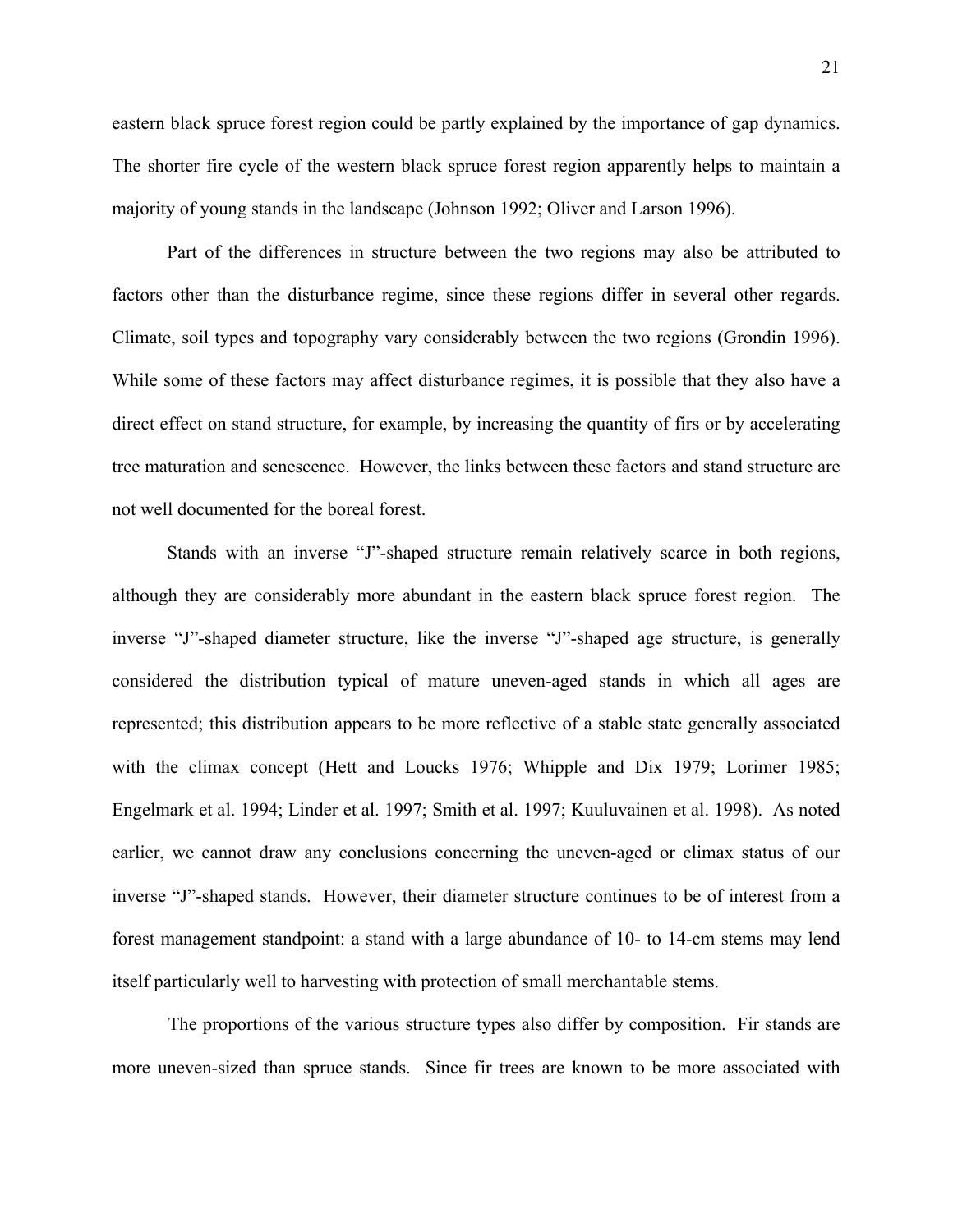mature forests (Bergeron 2000; De Grandpré et al. 2000; Gauthier et al. 2000), and to be particularly susceptible to secondary disturbances (MacLean 1984; Blais 1983; Bergeron et al. 1995; Ruel 2000), it is conceivable that fir stands are in fact more uneven-sized.

Moreover, the inverse "J"-shaped distribution, although infrequent, seems to be linked to the proportion of firs in the stand. This structure is in fact more abundant within the SS species group, while its proportion is lowest among the EE stands. This trend may be explained by the fact that fir is very shade-tolerant, even more so than black spruce (Nikolov and Helmisaari 1992). Lorimer (1985) and Lorimer and Krug (1983) claim, moreover, that this distribution is particularly frequent among shade-tolerant species.

However, the difference in composition between the two regions is not sufficient by itself to explain the difference in structure since, if we examine the EE species group, the differences between the two regions remain large and significant, regardless of age or height class*.* 

Interestingly, a high proportion of uneven-sized stands are found in the tall height classes. These results suggest that a substantial proportion of uneven-sized stands have significant productivity and that it may be worthwhile to maintain this type of stand in the landscape, not only from the standpoint of biodiversity, but also from a silvicultural standpoint.

#### **Conclusion**

The combined use of various variables with discriminant analysis made it possible to increase the effectiveness of discrimination of the three diameter structure types. The resulting tool can be used to simultaneously characterize the stand structure of a large number of plots, in a satisfactory manner (low classification error rate). The description we have produced of two regions aptly illustrates the usefulness of this tool for forest planning. It makes it possible to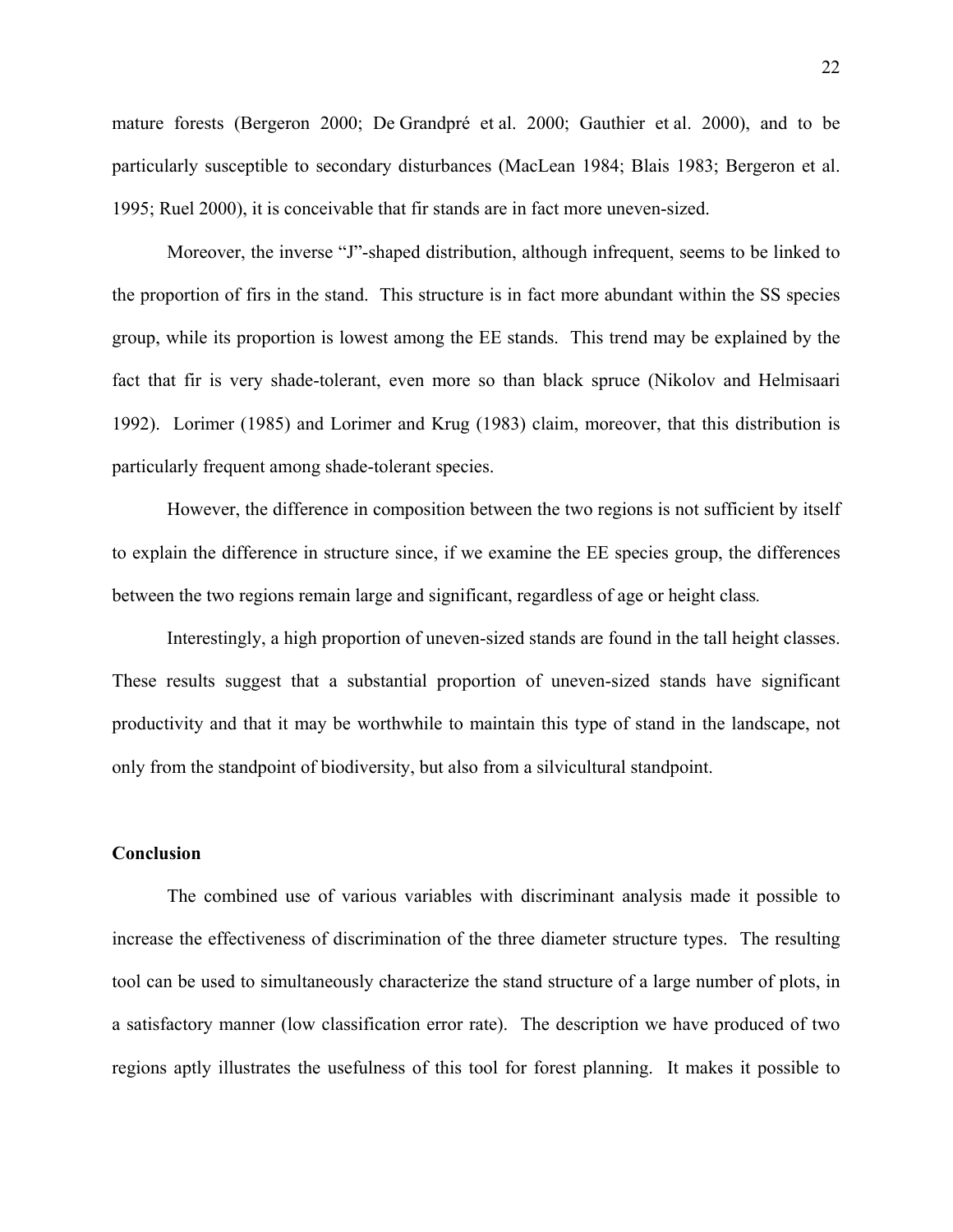assess the relative importance of the various stand structure types in a territory and thus to better target forest management efforts. Additional data could, however, be gathered during forest inventories in order to provide a more detailed characterization of the structure. For example, it would be particularly useful to obtain a more complete distribution of all trees present in the inventory plots. Also, for purposes of conservation of biological diversity, the inventory should be modified to take into consideration the presence and significance of attributes of biodiversity (presence of snags and woody debris, for example).

Nearly 70 per cent of the coniferous plots in the eastern black spruce forest region have an uneven-sized stand structure (inverse "J"-shaped and uneven-sized). This high proportion demonstrates that the uneven-sized forest is far from representing a marginal phenomenon in the boreal forest. In addition to being of particular importance from the standpoint of biodiversity, the presence of uneven-sized stands offers attractive silvicultural alternatives from the standpoint of wood production. Indeed, when the forest exhibits a diversity of stand structure, it is reasonable to assume that these various stands call for (or offer the opportunity for) varied silvicultural treatments. Under these conditions, it is preferable to consider the development of "multi-cohort" silviculture involving various degrees of partial cutting. Several projects have been under way for the past few years on the territory of the North Shore to test various silvicultural alternatives to cutting with regeneration protection. Tools for characterizing stand structure are essential to the diversification of silvicultural practices.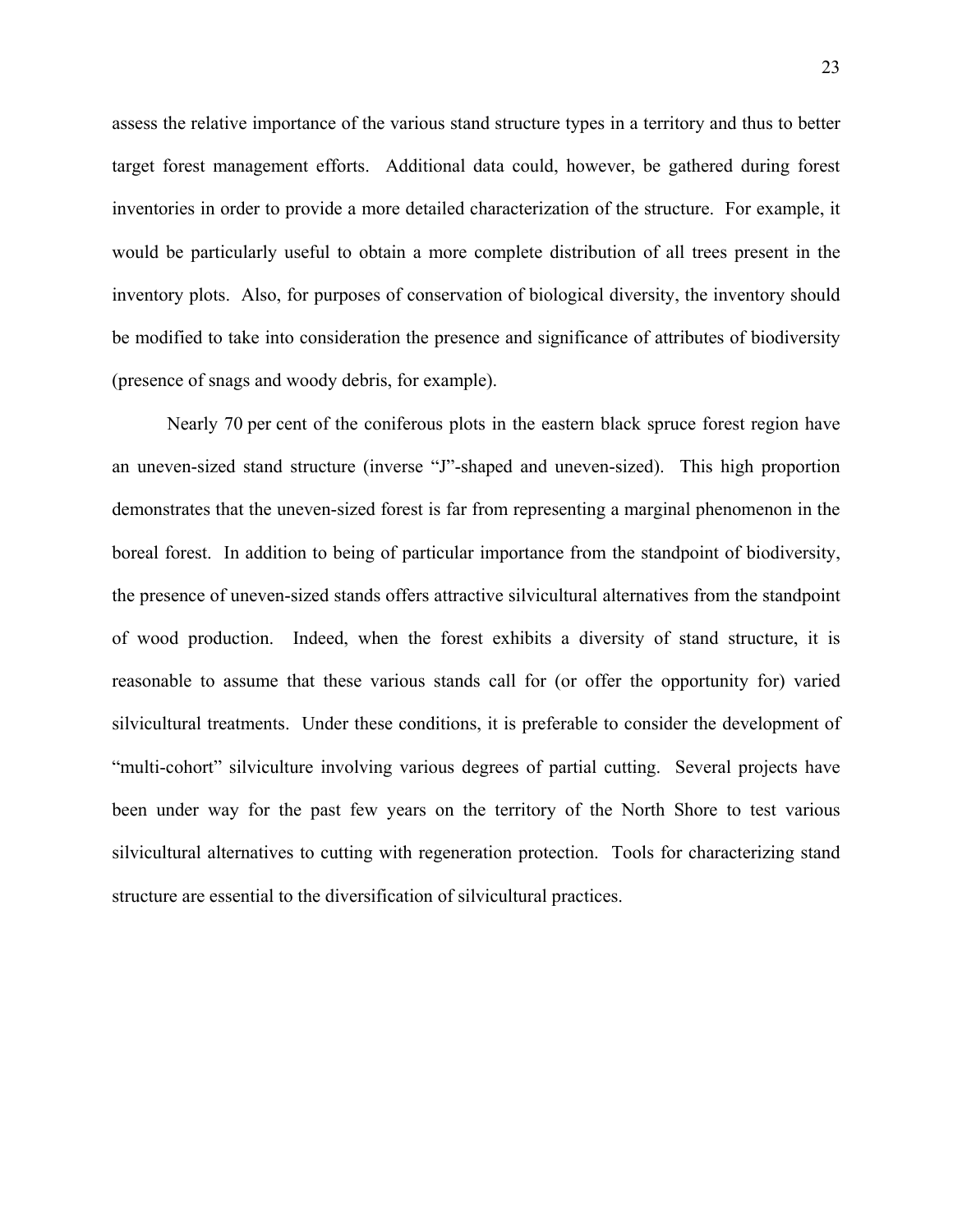#### **Acknowledgments**

We would like to thank the Ministère des Ressources naturelles du Québec (MRNQ) for allowing us to use the forest inventory data. This project was funded in part by the Fonds forestiers and the Sustainable Forest Management Network. We would also like to thank Claude Allain, Jean-Pierre Jetté and Pierre Beaupré for the numerous exchanges of ideas on the typology of stand structure, Michèle Bernier-Cardou for her statistical advice, Jacques Morissette for cartographic support, Isabelle Lamarre for linguistic revision, Diane Paquet for word processing, Thuy Nguyen-Xan and Marc Leblanc as well as two anonymous revisors for their constructive comments on the manuscript.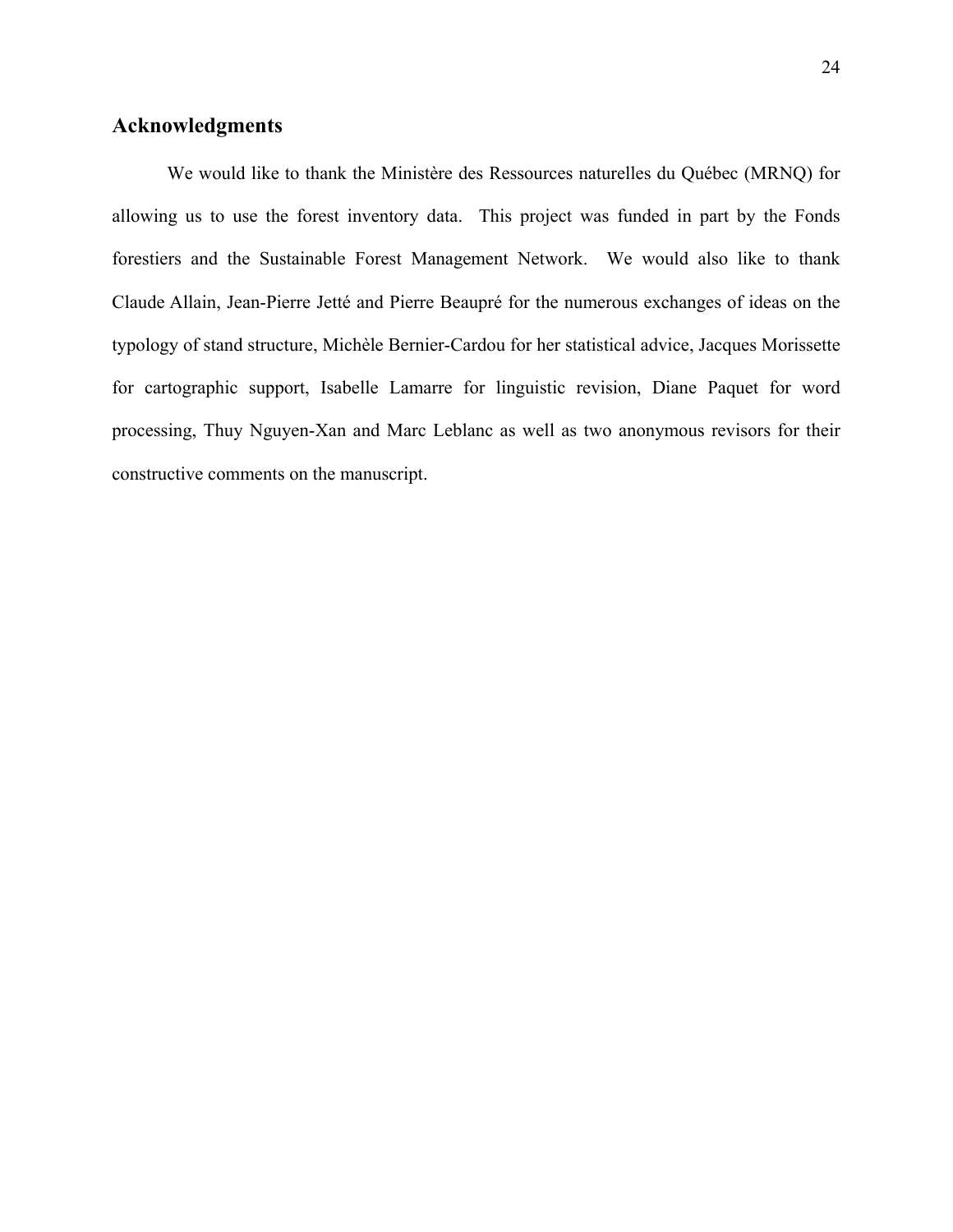#### **References**

**Baker, F. S. 1923.** Notes on the composition of even-aged stands. J. For. 21: 712-717.

**Bebi, P., F. Kienast and W. Schönenberger. 2001.** Assessing structures in mountain forests as a basis for investigating the forests' dynamics and protective function. For. Ecol. Manag. 145:3-14.

**Bergeron, Y. 2000.** Species and stand dynamics in the mixed woods of Quebec's southern boreal forest. Ecology 81:1500-1516.

**Bergeron, Y., and M. Dubuc. 1989.** Succession in the southern part of the Canadian boreal forest. Vegetatio 79:51-63.

**Bergeron, Y., A. Leduc, H. Morin and C. Joyal. 1995.** Balsam fir mortality following the last spruce budworm outbreak in northwestern Quebec. Can. J. For. Res. 25:1375-1384.

**Bergeron, Y., B. Harvey, A. Leduc and S. Gauthier. 1999.** Stratégies d'aménagement forestier qui s'inspirent de la dynamique des perturbations naturelles: considérations à l'échelle du peuplement et de la forêt. For Chron. 75:55-61.

**Bergeron, Y., S. Gauthier, V. Kafka, P. Lefort and D. Lesieur. 2001.** Natural fire frequency for the eastern Canadian boreal forest: consequences for sustainable forestry. Can. J. For. Res. 31:384-391.

**Blais, J. R. 1983.** Trends in the frequency, extent, and severity of spruce budworm outbreaks in eastern Canada. Can. J. For. Res. 13:539-547.

**Buongiorno, J., S. Dahir, H.-C. Lu and C.-R. Lin. 1994.** Tree size diversity and economic returns in uneven-aged forest stands. For. Sci. 40:83-103.

**Burns, R. M., and B. H. Honkala. 1990.** Silvics of North America. USDA Forest Service Agriculture Handbook 654, Vol. 1 and 2. Washington, DC.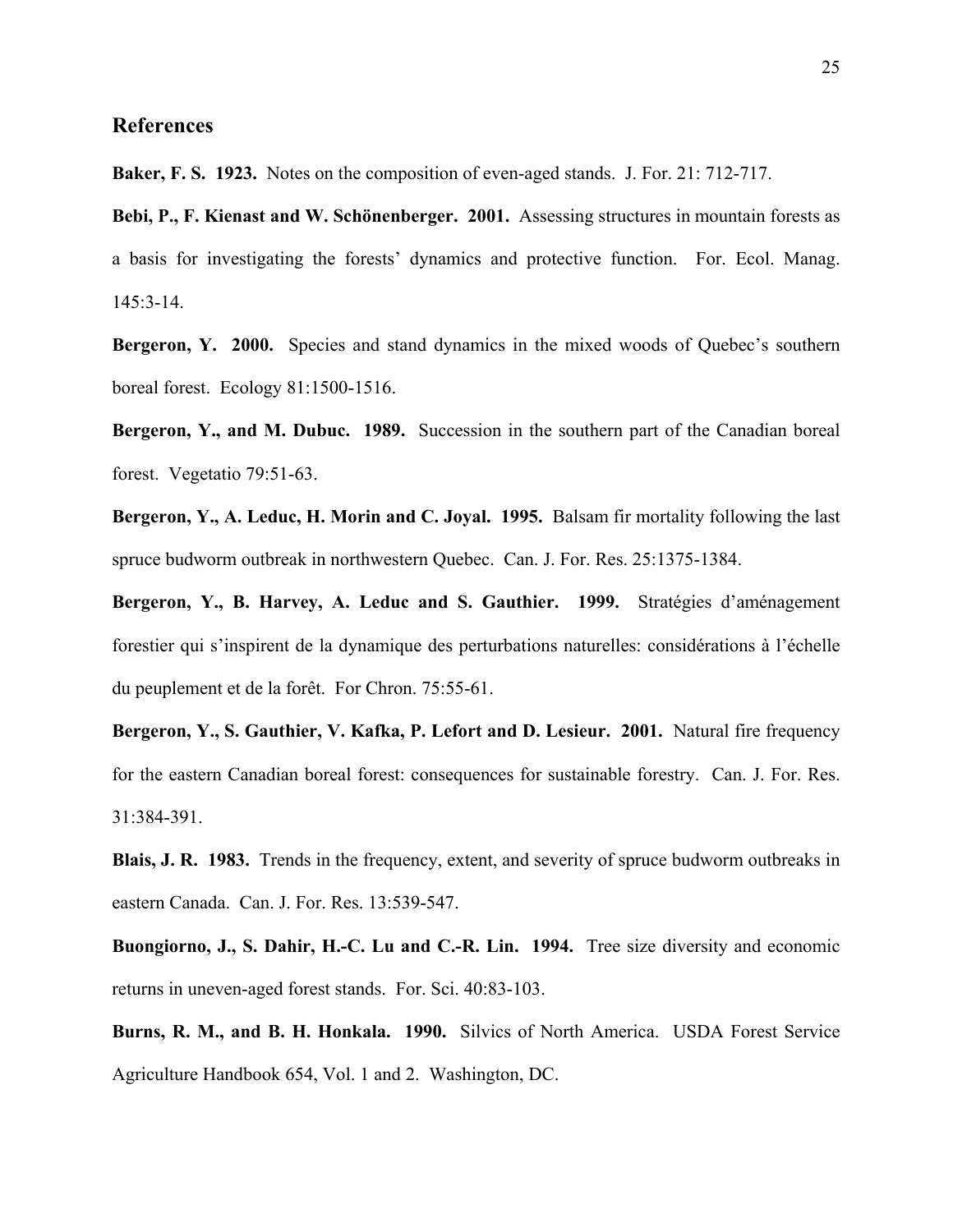**Cogbill, C. V. 1985.** Dynamics of the boreal forests of the Laurentian Highlands, Canada. Can. J. For. Res. 15:252-261.

**De Grandpré, L., J. Morissette and S. Gauthier. 2000.** Long-term post-fire changes in the northeastern boreal forest of Quebec. J. Veg. Sci. 11:791-800.

**Engelmark, O., L. Kullman and Y. Bergeron. 1994.** Fire and age structure of Scots pine and Norway spruce in northern Sweden during the past 700 years. New Phytol. 126:163-168.

**Fajvan, M. A., and R. S. Seymour. 1993.** Canopy stratification, age structure, and development of multicohort stands of eastern white pine, eastern hemlock, and red spruce. Can. J. For. Res. 23:1799-1809.

**Foster, D. R. 1985.** Vegetation development following fire in *Picea mariana* (black spruce) - *Pleurozium* forests of south-eastern Labrador, Canada. J. Ecol. 73:517-534.

**Gauthier, S., L. De Grandpré and Y. Bergeron. 2000.** Differences in forest composition in two boreal forest ecoregions of Quebec. J. Veg. Sci. 11:781-790.

**Gauthier, S., A. Leduc, B. Harvey, Y. Bergeron and P. Drapeau. 2001.** Les perturbations naturelles et la diversité écosystémique. Nat. Can. 125:10-17.

**Grondin, P. (ed.). 1996.** Écologie forestière. *In* Manuel de foresterie. Eds.: J.A. Bérard and M. Côté. Quebec City: Les Presses de l'Université Laval, pp. 133-279.

**Groot, A., and B. J. Horton. 1994.** Age and size structure of natural and second-growth peatland *Picea mariana* stands. Can. J. For. Res. 24:225-233.

**Hansen, A. J., T. A. Spies, F. J. Swanson and J. L. Ohmann. 1991.** Conserving biodiversity in managed forests: lessons from natural forests. BioScience 41:382-392.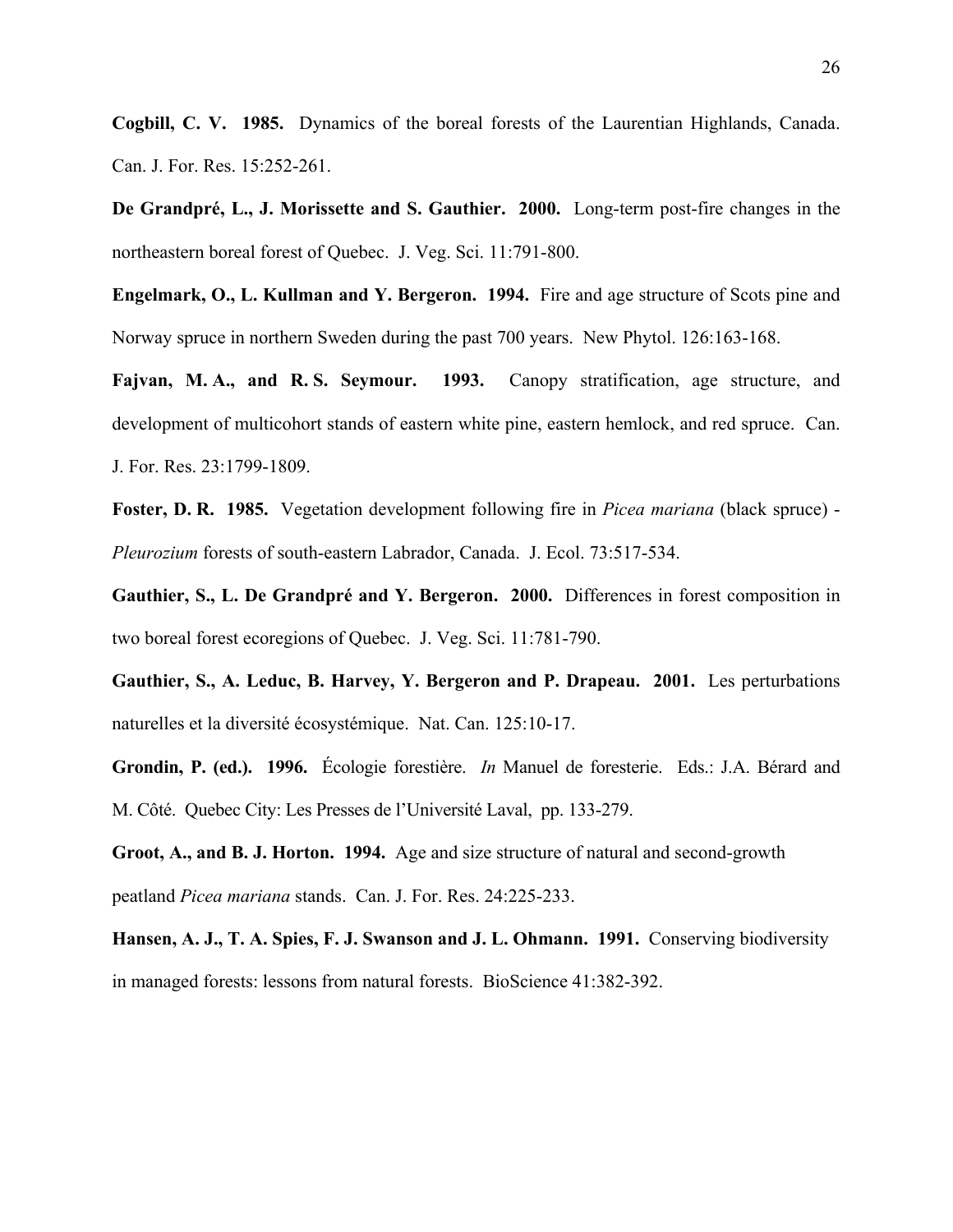**Harvey, B. D., A. Leduc, S. Gauthier and Y. Bergeron. 2002.** Stand-landscape integration in natural disturbance-based management of the southern boreal forest. For. Ecol. Manag. 155:369- 385.

**Hatcher, R. J. 1963.** A study of black spruce forests in northern Quebec. Dep. For. Can. No. 1018.

**Heinselman, M. L. 1981.** Fire and succession in the conifer forests of northern North America. *In* Forest succession: concepts and application. *Eds*.: D.C. West, H.H. Shugart and D.B. Botkin. New York: Springer-Verlag, pp. 374-405.

**Henry, J. D., and J. M. A. Swan. 1974.** Reconstructing forest history from live and dead plant material – an approach to the study of forest succession in southwest New Hampshire. Ecology 55:772-783.

**Hett, J. M., and O. L. Loucks. 1976.** Age structure models of balsam fir and eastern hemlock. J. Ecol. 64:1029-1044.

**Hofgaard, A. 1993.** Structure and regeneration patterns in a virgin *Picea abies* forest in northern Sweden. J. Veg. Sci. 4:601-608.

**Hough, A. F. 1932.** Some diameter distributions in forest stands of northwestern Pennsylvania. J. For. 30:933-943.

**Hunter, M. L., Jr. 1990.** Wildlife, forests, and forestry: principles of managing forests for biological diversity. Englewood Cliffs, NJ: Prentice-Hall.

**Johnson, E. A. 1992.** Fire and vegetation dynamics: studies from the North American boreal forest. Cambridge: Cambridge University Press.

**Kimmins, J. P. 1997.** Biodiversity and its relationship to ecosystem health and integrity. For. Chron. 73:229-232.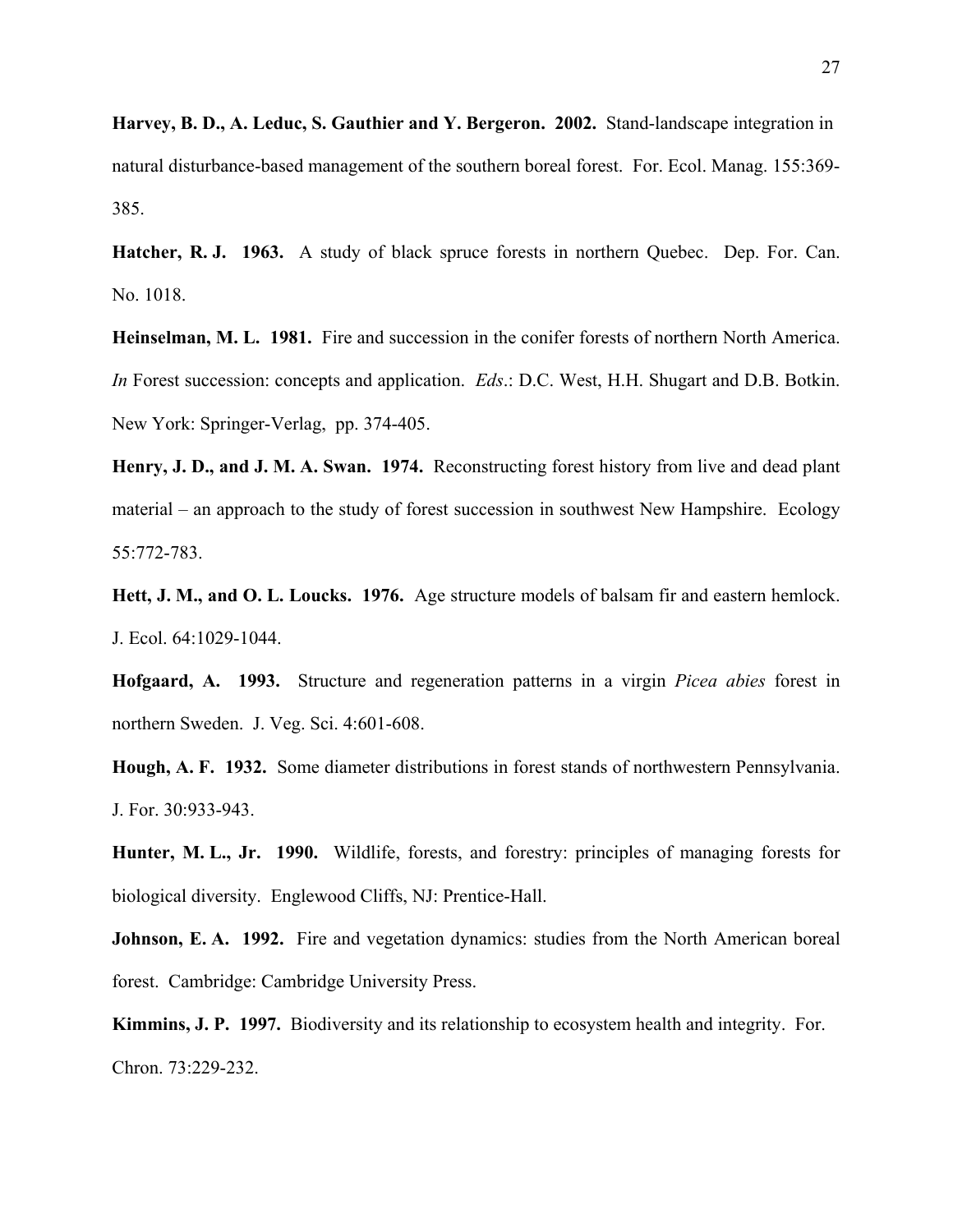**Kneeshaw, D. D., and Y. Bergeron. 1998.** Canopy gap characteristics and tree replacement in the southeastern boreal forest. Ecology 79:783-794.

**Knowles, P. , and M. C. Grant. 1983.** Age and size structure analyses of Engelmann spruce, ponderosa pine, lodgepole pine, and limber pine in Colorado. Ecology 64:1-9.

**Knox, R. G., R. K. Peet and N. L. Christensen. 1989.** Population dynamics in loblolly pine stands: changes in skewness and size inequality. Ecology 70:1153-1166.

**Kubota, Y. 1995.** Effects of disturbance and size structure on the regeneration process in a subboreal coniferous forest, northern Japan. Ecol. Res. 10:135-142.

**Kuuluvainen, T. 2002.** Natural variability of forests as a reference for restoring and managing biological diversity in boreal Fennoscandia. Silva Fenn. 36:97-125.

**Kuuluvainen, T., K. Syrjänen and R. Kalliola. 1998.** Structure of a pristine *Picea abies* forest in northeastern Europe. J. Veg. Sci. 9:563-574.

**Landres, P. B., P. Morgan and F. J. Swanson. 1999.** Overview of the use of natural variability concepts in managing ecological systems. Ecol. Appl. 9:1179-1188.

**Legendre, P. , and L. Legendre. 1998.** Numerical Ecology. 2nd English ed. Amsterdam: Elsevier Science B.V.

**Lindenmayer, D. B.**, **B. G. Mackey**, **I. C. Mullen**, **M. A. McCarthy**, **A. M. Gill**,

**R. B. Cunningham** and **C. F. Donnelly. 1999.** Factors affecting stand structure in forests - are there climatic and topographic determinants? For. Ecol. Manag. 123:55-63.

**Linder, P. 1998.** Structural changes in two virgin boreal forest stands in central Sweden over 72 years. Scand. J. For. Res. 13:451-461.

**Linder, P., B. Elfving and O. Zackrisson. 1997.** Stand structure and successional trends in virgin boreal forest reserves in Sweden. For. Ecol. Manag. 98:17-33.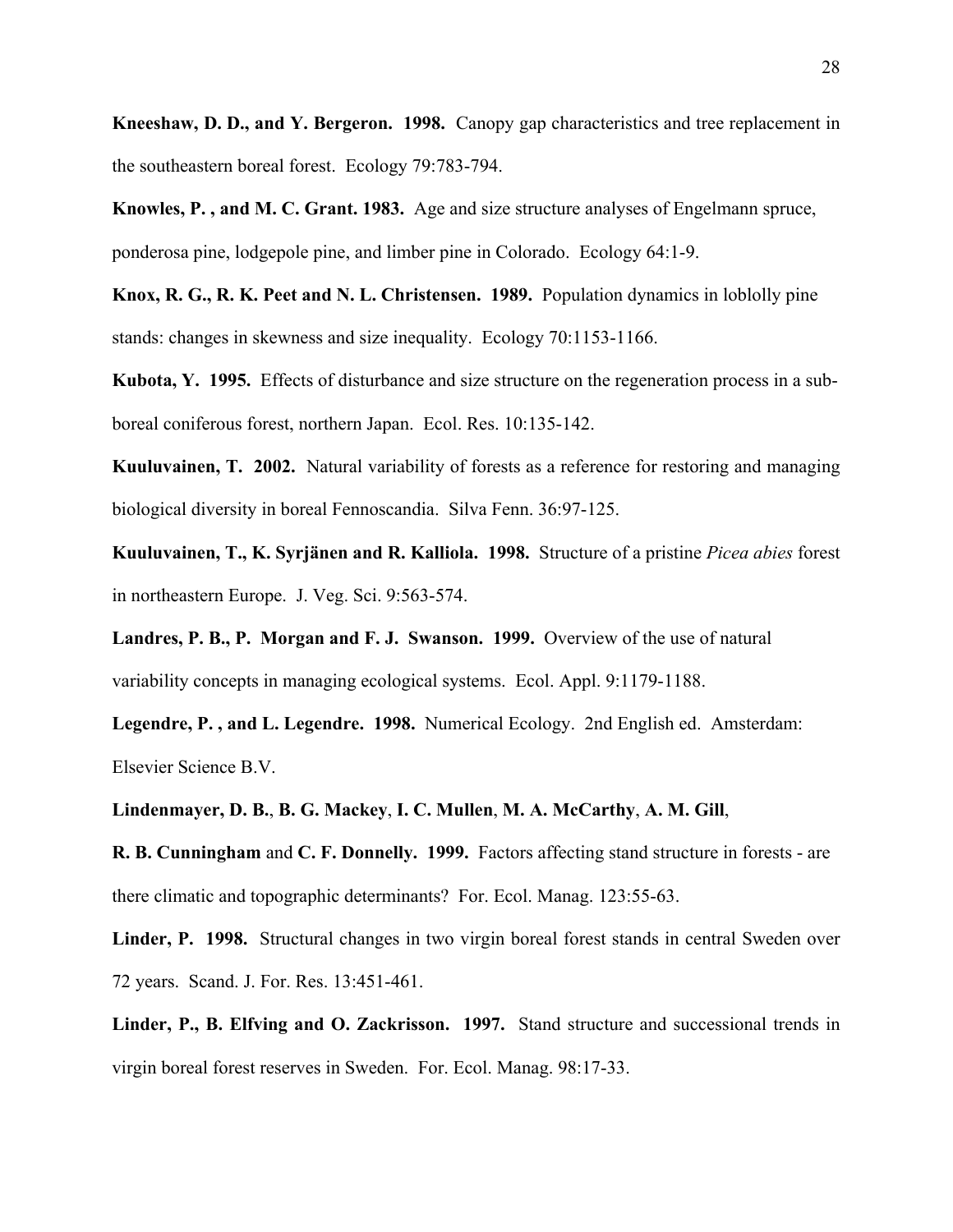**Lorimer, C. G. 1985.** Methodological considerations in the analysis of forest disturbance history. Can. J. For. Res. 15:200-213.

**Lorimer, C. G., and A. G. Krug. 1983.** Diameter distributions in even-aged stands of shadetolerant and midtolerant tree species. Am. Midl. Nat. 109:331-345.

**MacLean, D. A. 1984.** Effects of spruce budworm outbreaks on the productivity and stability of balsam fir forests. For. Chron. 60:273-279.

**McCarthy, J. 2001.** Gap dynamics of forest trees: A review with particular attention to boreal forests. Environ. Rev. 9:1-59.

**McComb, W. C., T. A. Spies, and W. H. Emmingham. 1993.** Douglas-fir forests. Managing for timber and mature-forest habitat. J. For. 91(12):31-42.

**Meyer, W. H. 1930.** Diameter distribution series in even-aged forest stands. Yale Univ. Sch. For. Bull. 28.

**Ministère de l'Énergie et des Ressources du Québec (MERQ). 1984.** Normes d'inventaire forestier. Service de l'inventaire forestier, Ministère de l'Énergie et des Ressources du Québec, Quebec City.

**Ministère des Ressources naturelles du Québec (MRNQ). 2000.** La limite nordique des forêts attribuables. Rapport final du comité. Ministère des Ressources naturelles du Québec, Quebec City.

**Ministère des Terres et Forêts (MTFQ). 1971.** Normes d'inventaire forestier. Service de l'inventaire forestier, Ministère des Terres et des Forêts du Québec, Quebec City.

**Mohler, C. L., P. L. Marks and D. G. Sprugel. 1978.** Stand structure and allometry of trees during self-thinning of pure stands. J. Ecol. 66:599-614.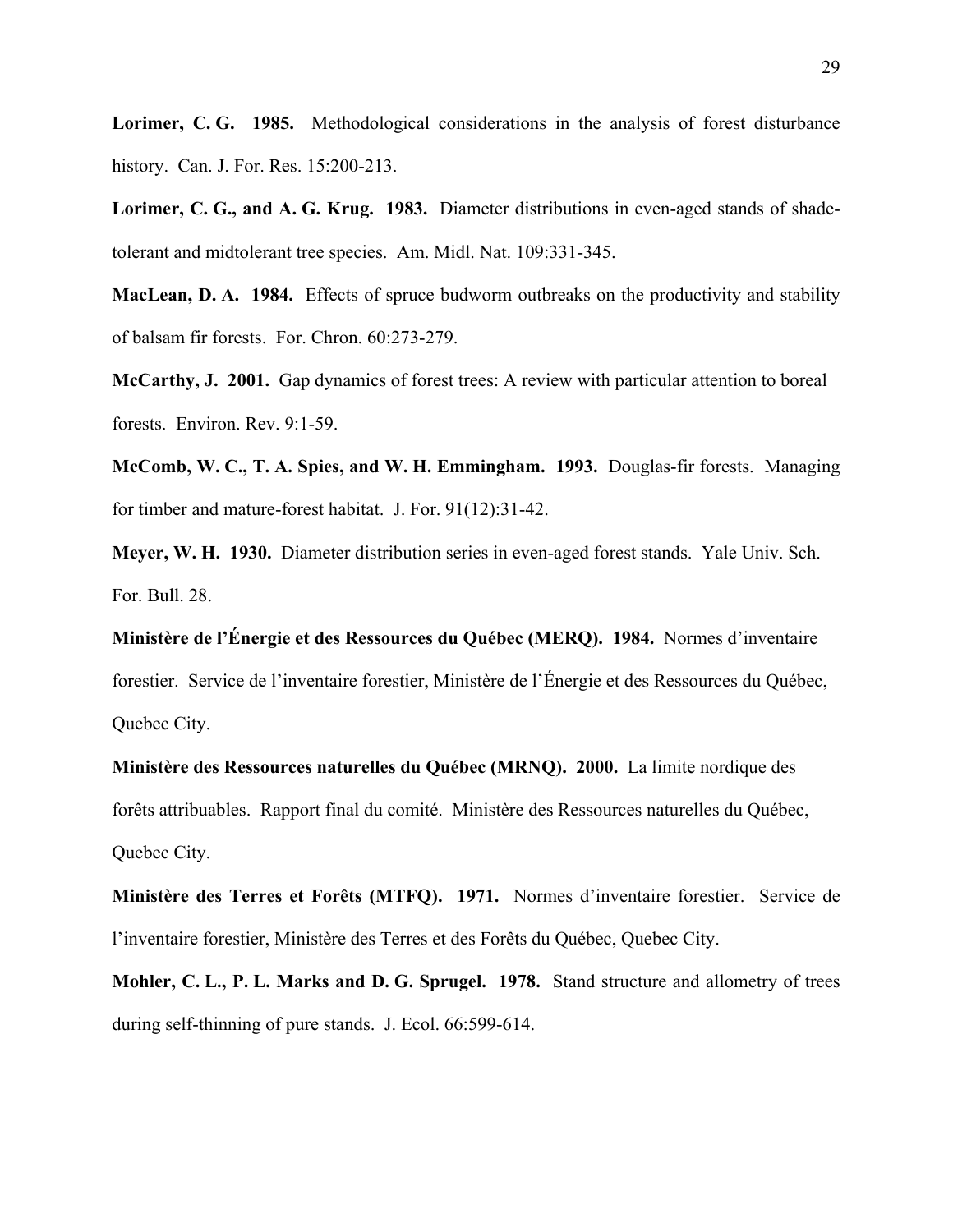**Nikolov, N., and H. Helmisaari. 1992.** Silvics of the circumpolar boreal forest tree species. *In* A system analysis of the global boreal forest. *Eds*.: H.H. Shugart, R. Leemans and G.B. Bonan. Cambridge: Cambridge Press, pp. 13-84.

**Oliver, C. D., and B. C. Larson. 1996.** Forest stand dynamics. Updated edition. New York: John Wiley & Sons.

**Payette, S. 1983.** Fire as a controlling process in the North American boreal forest. *In* The role of fire in northern circumpolar ecosystems. *Eds*.: R.W. Wein and D.A. MacLean. New York: John Wiley & Sons, pp. 144-169.

**Ruel, J.-C. 2000.** Factors influencing windthrow in balsam fir forests: from landscape studies to individual tree studies. For. Ecol. Manag. 135:169-178.

**SAS Institute Inc. 1999.** SAS/STAT<sup>®</sup> User's Guide, Version 8. SAS Institute Inc., Cary, NC.

**Saucier, J.-P., J.-F. Bergeron, P. Grondin and A. Robitaille. 1998.** Les régions écologiques du Québec méridional (3<sup>e</sup> version): un des éléments du système hiérarchique de classification écologique du territoire mis au point par le ministère des Ressources naturelles du Québec. L'Aubelle 124:S1-S12.

**Scherrer, B. 1984**. Biostatistique. Chicoutimi, Quebec: Gaëtan Morin éditeur.

**Smith, D. M., B. C. Larson, M. J. Kelty and P. M. S. Ashton. 1997.** The practice of silviculture: applied forest ecology.  $9^{th}$  edition. New York: John Wiley & Sons.

**Staudhammer, C. L., and V. M. LeMay. 2001.** Introduction and evaluation of possible indices of stand structural diversity. Can. J. For. Res. 31:1105-1115.

**Takahashi, K., K. Homma, V. P. Vetrova, S. Florenzev and T. Hara. 2001**. Stand structure and regeneration in a Kamchatka mixed boreal forest. J. Veg. Sci. 12:627-634.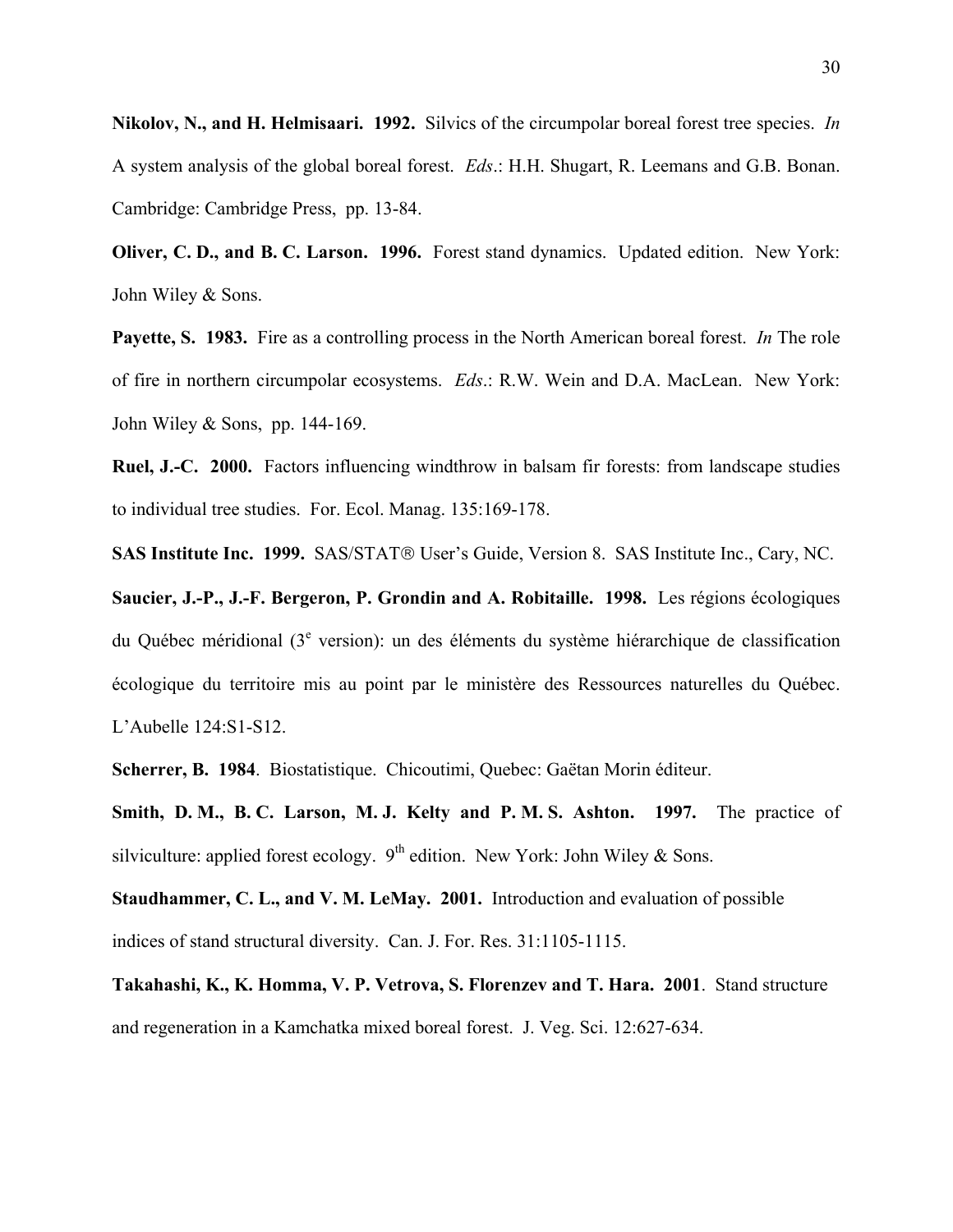**Whipple, S. A., and R. L. Dix. 1979.** Age structure and successional dynamics of a Colorado subalpine forest. Am. Midl. Nat. 101:142-158.

**Wikström, P., and L. O. Eriksson. 2000.** Solving the stand management problem under biodiversity-related considerations. For. Ecol. Manag. 126:361-376.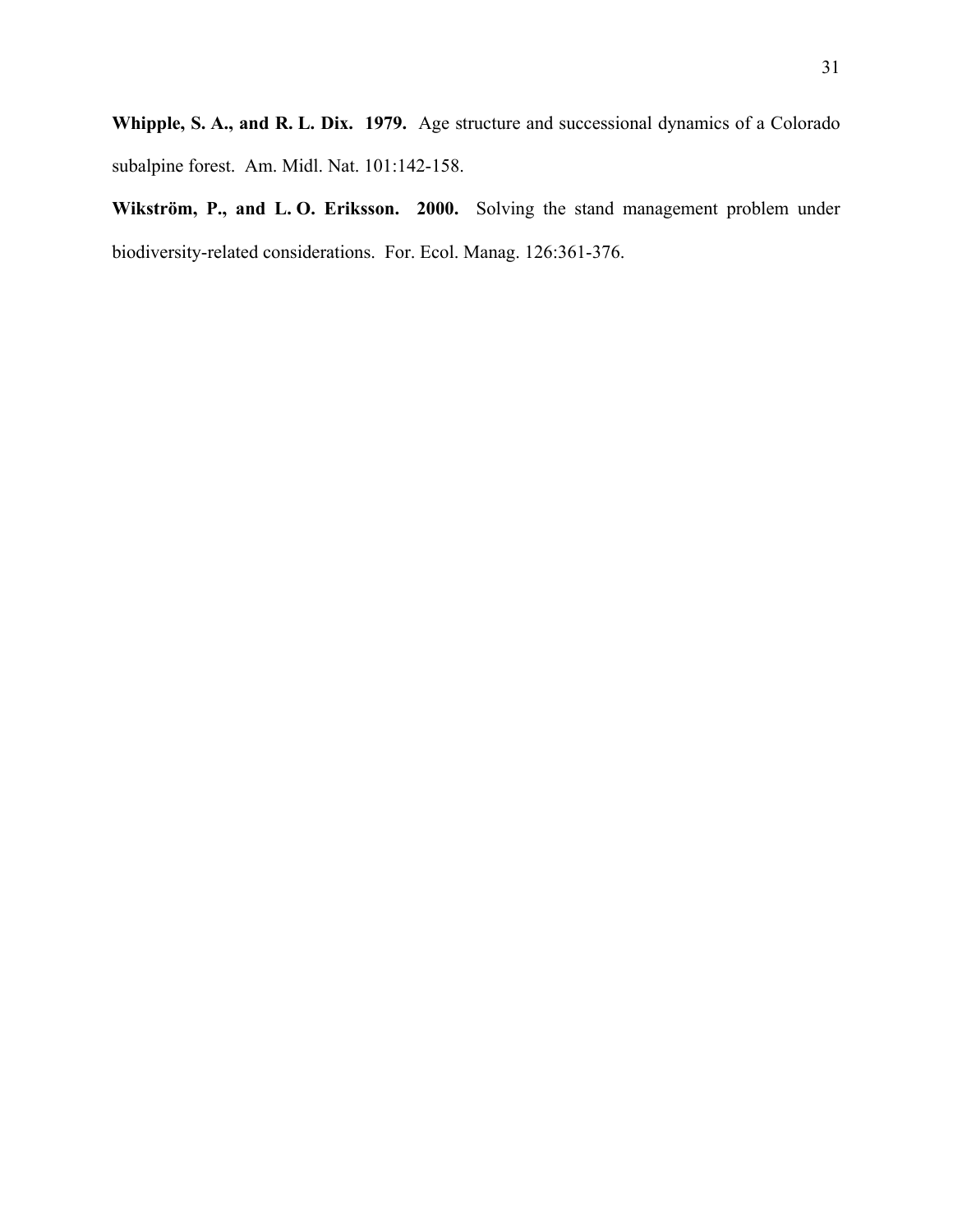|                                                                                              | $\boldsymbol{N}$ | <b>Diversity</b> | Coefficient | <b>Coefficient of</b> | Density $(\% )$<br>of the 10-cm                                                                                                               | Density $(\% )$<br>of the 14-cm |
|----------------------------------------------------------------------------------------------|------------------|------------------|-------------|-----------------------|-----------------------------------------------------------------------------------------------------------------------------------------------|---------------------------------|
| <b>Structure</b>                                                                             |                  | index            | of skewness | variation             | class                                                                                                                                         | class                           |
| Even-sized                                                                                   | 48               |                  |             |                       | $1.48 \pm 0.20$ c $0.71 \pm 0.46$ b $19.49 \pm 2.79$ c $29.32 \pm 13.14$ a $20.90 \pm 6.83$ a                                                 |                                 |
| Uneven-                                                                                      |                  |                  |             |                       |                                                                                                                                               |                                 |
| sized                                                                                        |                  |                  |             |                       | 52 $2.22 \pm 0.16$ a $0.64 \pm 0.82$ b $34.43 \pm 6.51$ b $11.46 \pm 5.47$ b $11.15 \pm 5.21$ b                                               |                                 |
| Inverse                                                                                      |                  |                  |             |                       |                                                                                                                                               |                                 |
|                                                                                              |                  |                  |             |                       | "J"-shaped 54 2.01 $\pm$ 0.17 <b>b</b> 1.41 $\pm$ 0.52 <b>a</b> 39.44 $\pm$ 7.75 <b>a</b> 28.13 $\pm$ 6.27 <b>a</b> 13.53 $\pm$ 5.39 <b>b</b> |                                 |
| Total                                                                                        |                  |                  |             |                       | $154$ $1.92 \pm 0.35$ $0.93 \pm 0.71$ $31.53 \pm 10.38$ $22.88 \pm 11.99$                                                                     | $15.02 \pm 7.08$                |
| The means of the structure types followed by the same letter are not significantly different |                  |                  |             |                       |                                                                                                                                               |                                 |

**Table 1. Mean ± standard deviation of the five variables used to calculate the classification** 

**functions, for the three groups of typical stands.** 

(Tukey's test (HSD); *P* < 0.05).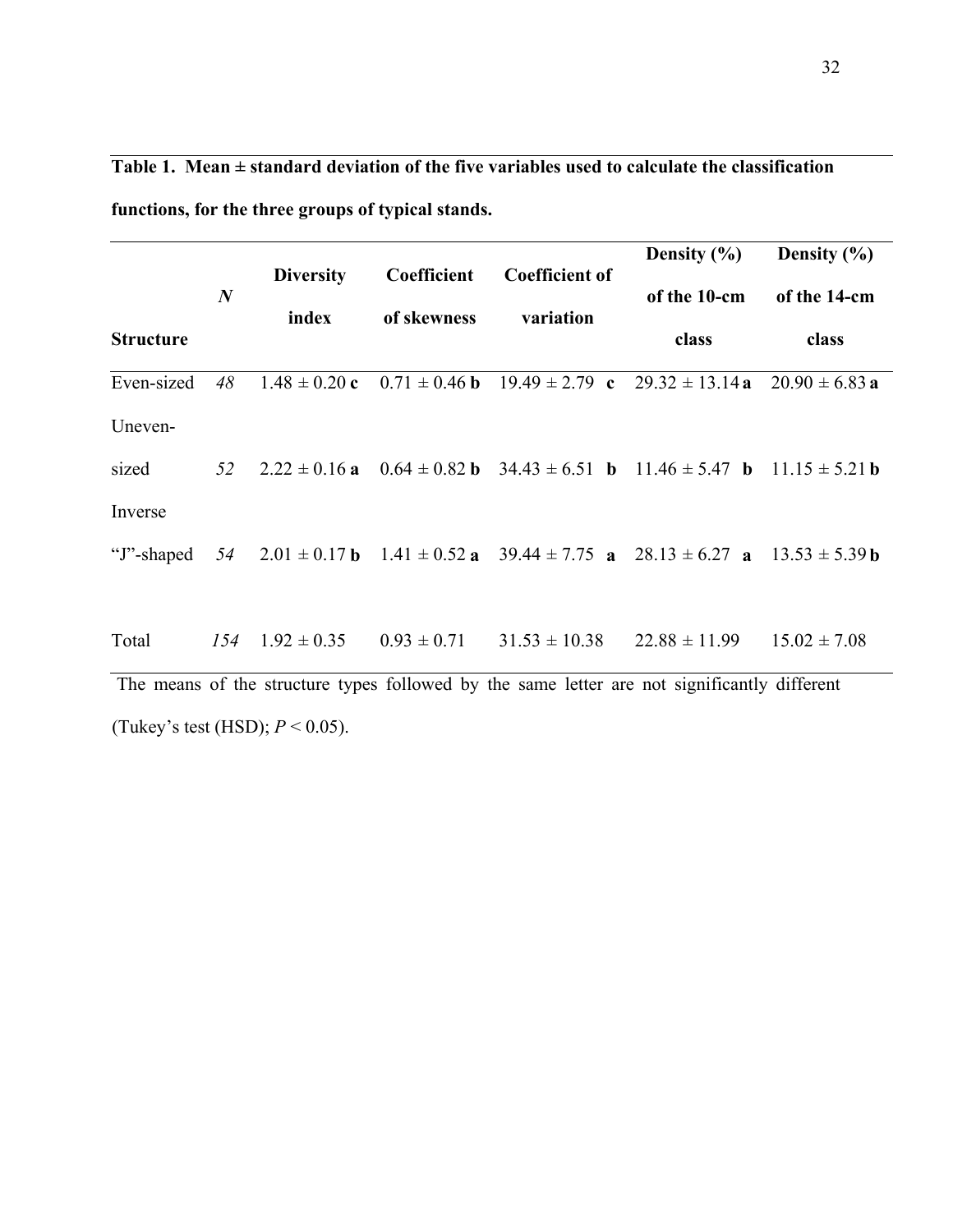### **Table 2. Coefficients of the classification functions calculated by**

### **discriminant analysis.**

|                                    |            | <b>Structure</b>               |            |
|------------------------------------|------------|--------------------------------|------------|
|                                    |            |                                | Inverse    |
| <b>Variable</b>                    |            | <b>Even-sized Uneven-sized</b> | "J"-shaped |
| Constant                           | $-199.910$ | $-2.006$                       | $-1.156$   |
| Diversity index                    | $-6.081$   | 3.921                          | 1.629      |
| Coefficient of skewness            | $-0.461$   | 0.309                          | 0.112      |
| Coefficient of variation           | 0.055      | $-1.598$                       | 1.490      |
| Density $(\% )$ of the 10-cm class | $-1.176$   | $-0.591$                       | 1.614      |
| Density $(\% )$ of the 14-cm class | 1.070      | $-1.259$                       | 0.261      |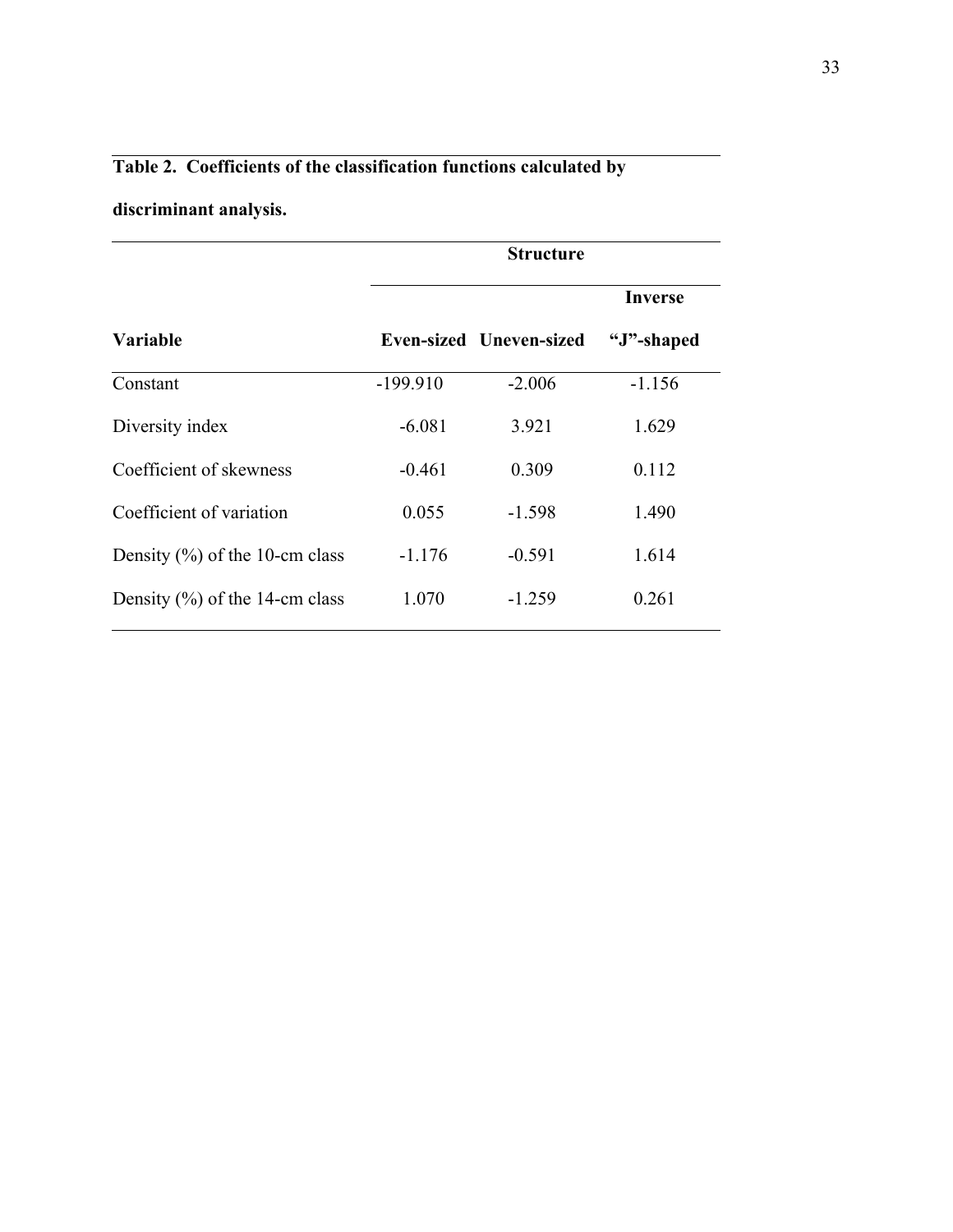**Table 3. Distribution (%) of the inventory plots among the four main coniferous species groups of the eastern black spruce forest region and of the western black spruce forest region.** 

|                                       |                  |      | <b>Species group</b> |           |           |
|---------------------------------------|------------------|------|----------------------|-----------|-----------|
| <b>Region</b>                         | $\boldsymbol{N}$ | EE   | <b>ES</b>            | <b>SE</b> | <b>SS</b> |
| Eastern black spruce<br>forest region | 2,088            | 54.3 | 17.9                 | 13.2      | 14.7      |
| Western black spruce<br>forest region | 1,290            | 89.5 | 5.2                  | 3.2       | 2.1       |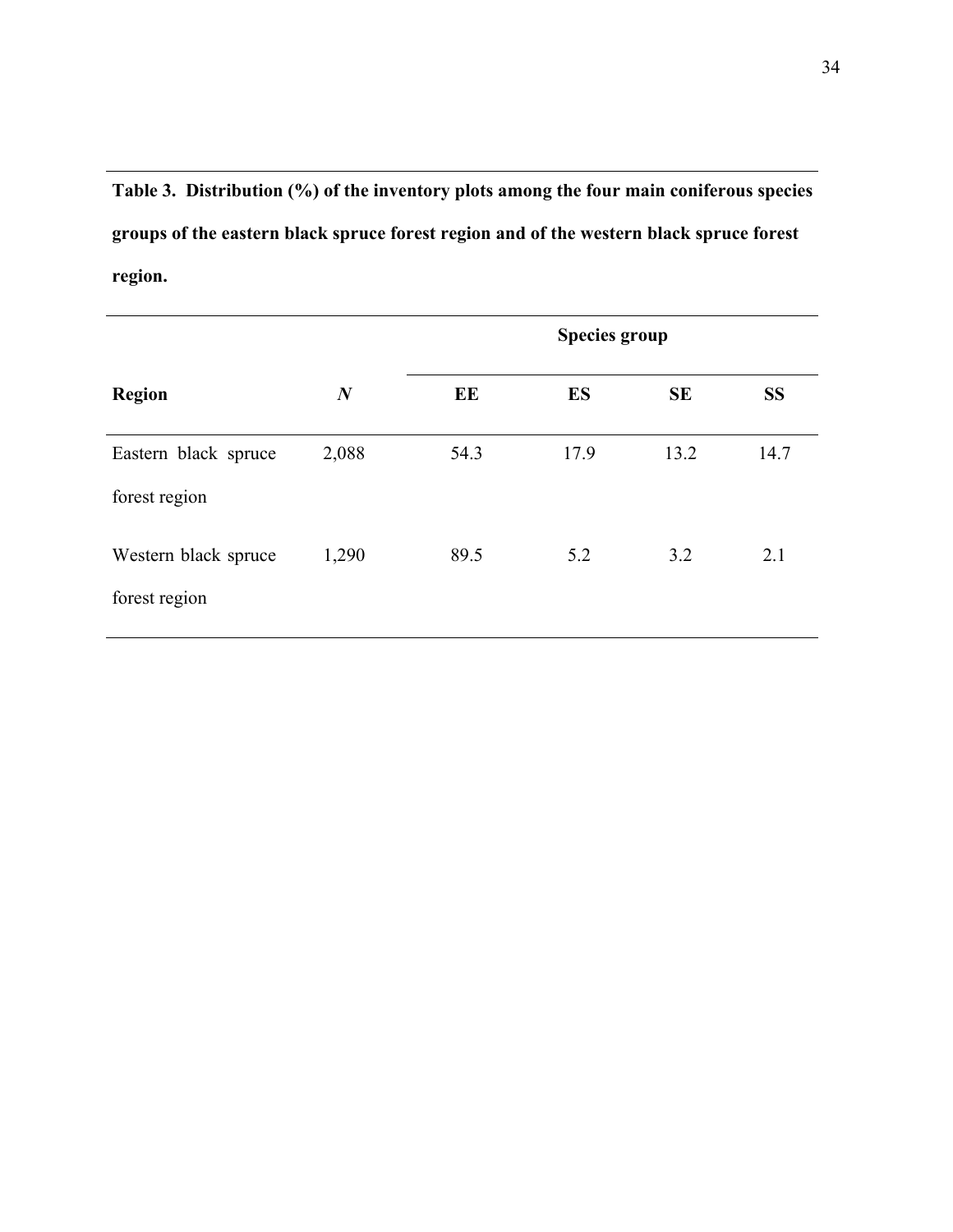**Table 4. Proportion (%) of the various structure types within the four main coniferous species groups of the eastern black spruce forest region and of the western black spruce forest region. The total numbers of plots are in brackets.**

| <b>Stand structure</b> | EE                                 | <b>ES</b>                          | <b>SE</b> | <b>SS</b> | <b>Total</b> |
|------------------------|------------------------------------|------------------------------------|-----------|-----------|--------------|
|                        |                                    | Eastern black spruce forest region |           |           |              |
| Even-sized             | 46.9                               | 18.5                               | 14.2      | 13.4      | 32.6         |
| Flattened bell-shaped  | 3.1                                | 0.8                                | 0.0       | 0.0       | 1.8          |
| Uneven-sized           | 41.0                               | 52.0                               | 50.5      | 45.6      | 44.9         |
| Inverse "J"-shaped     | 9.1                                | 28.7                               | 35.3      | 41.0      | 20.7         |
| Total                  | 100.0                              | 100.0                              | 100.0     | 100.0     | 100.0        |
|                        | (1, 133)                           | (373)                              | (275)     | (307)     | (2,088)      |
|                        | Western black spruce forest region |                                    |           |           |              |
| Even-sized             | 67.2                               | 23.9                               | 20.0      | 14.8      | 62.3         |
| Flattened bell-shaped  | 4.1                                | 1.5                                | 5.0       | 0.0       | 3.9          |
| Uneven-sized           | 20.7                               | 47.8                               | 50.0      | 55.6      | 23.8         |
| Inverse "J"-shaped     | 8.0                                | 26.9                               | 25.0      | 29.6      | 9.9          |
| Total                  | 100.0                              | 100.0                              | 100.0     | 100.0     | 100.0        |
|                        | (1, 143)                           | (67)                               | (40)      | (27)      | (1,277)      |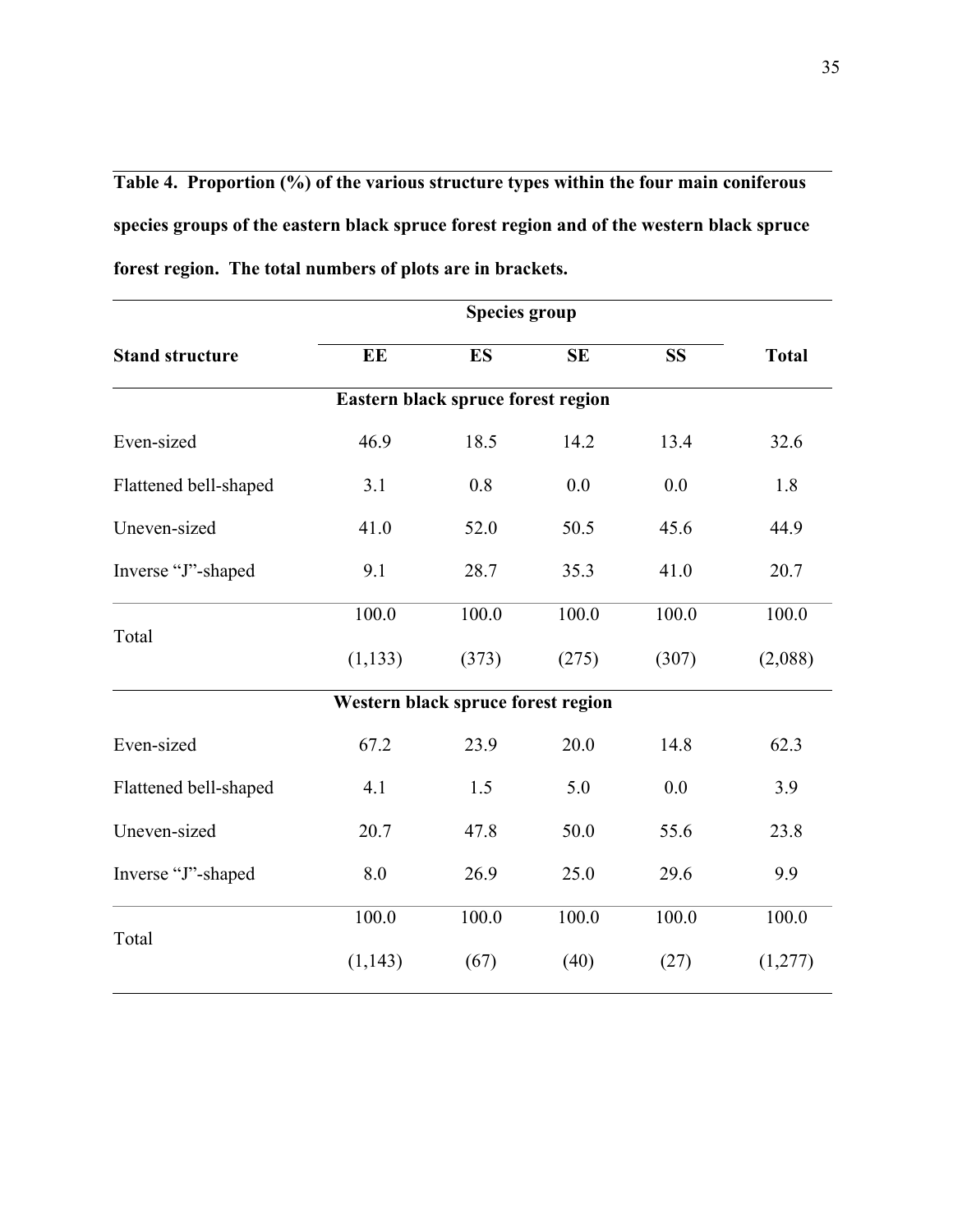**Table 5. Frequency analysis of the proportions of the various structure types between the two regions and among the various height, density and age classes. Only the inventory plots of the EE species group were analysed.**

| <b>Source</b>    | df  | $\chi^2$ | $P > \chi^2$ |
|------------------|-----|----------|--------------|
| Y-intercept      | 3   | 127.6    | ${}< 0.0001$ |
| Region           | 3   | 61.0     | ${}< 0.0001$ |
| Height class     | 6   | 348.2    | ${}< 0.0001$ |
| Density class    | 6   | 11.0     | 0.0874       |
| Age class        | 12  | 24.2     | 0.0191       |
| Likelihood ratio | 240 | 178.5    | 0.9989       |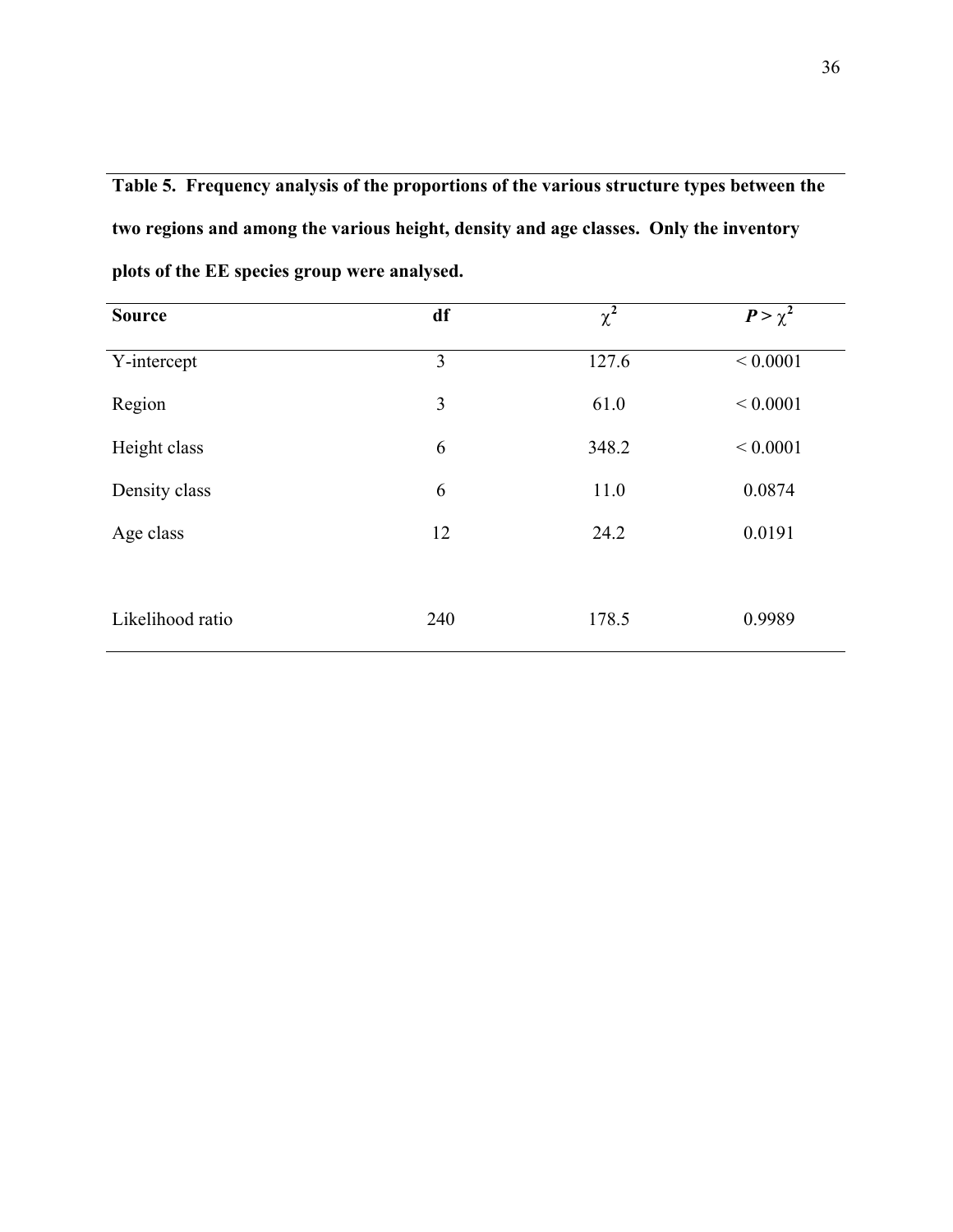

Fig. 1: Location of the two regions under study in the province of Quebec (adapted from the MRNQ's map of ecological regions).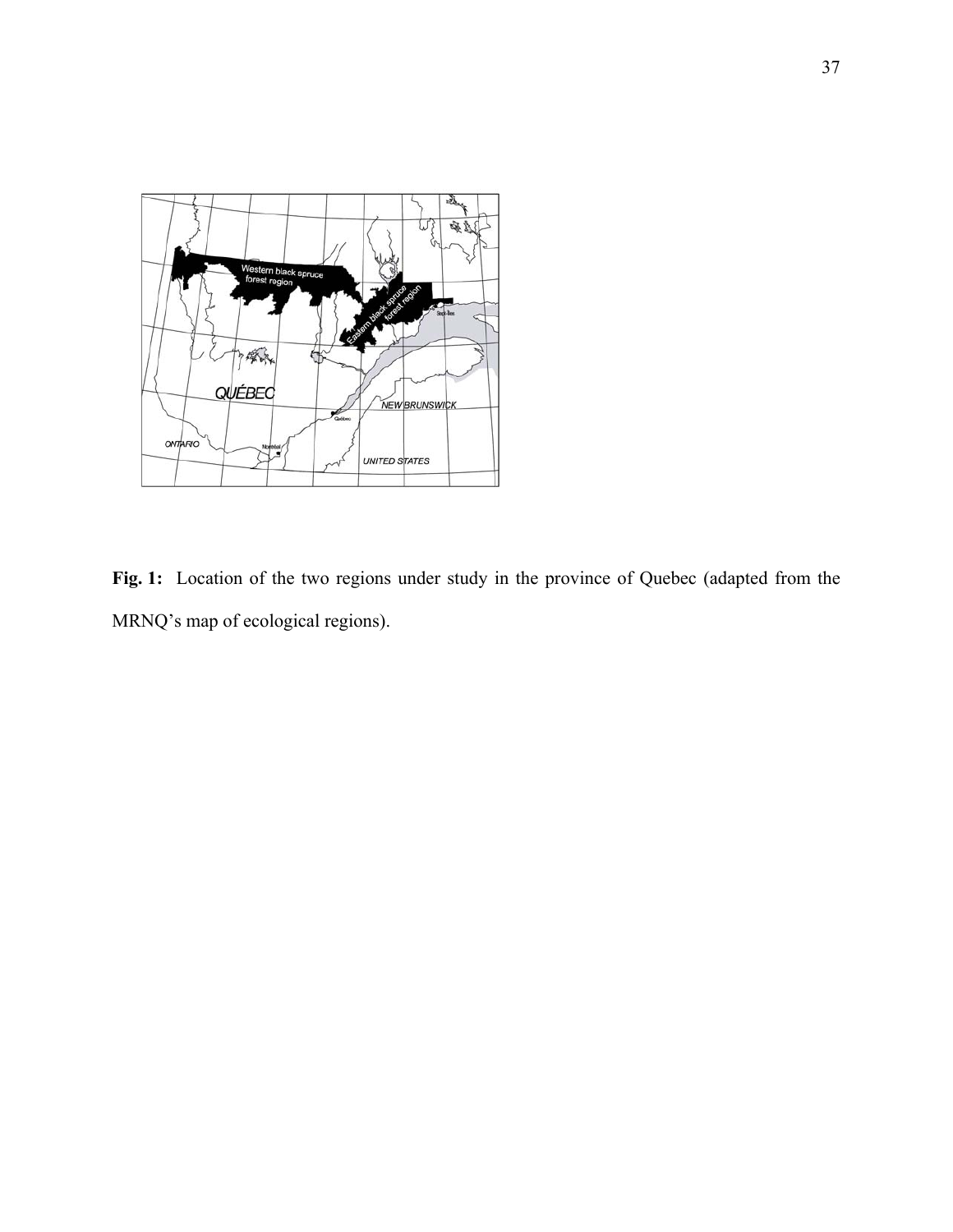

**Fig. 2:** Diameter distributions corresponding to the three main stand structure types: (a) inverse "J"-shaped structure, (b) uneven-sized structure and (c) even-sized structure.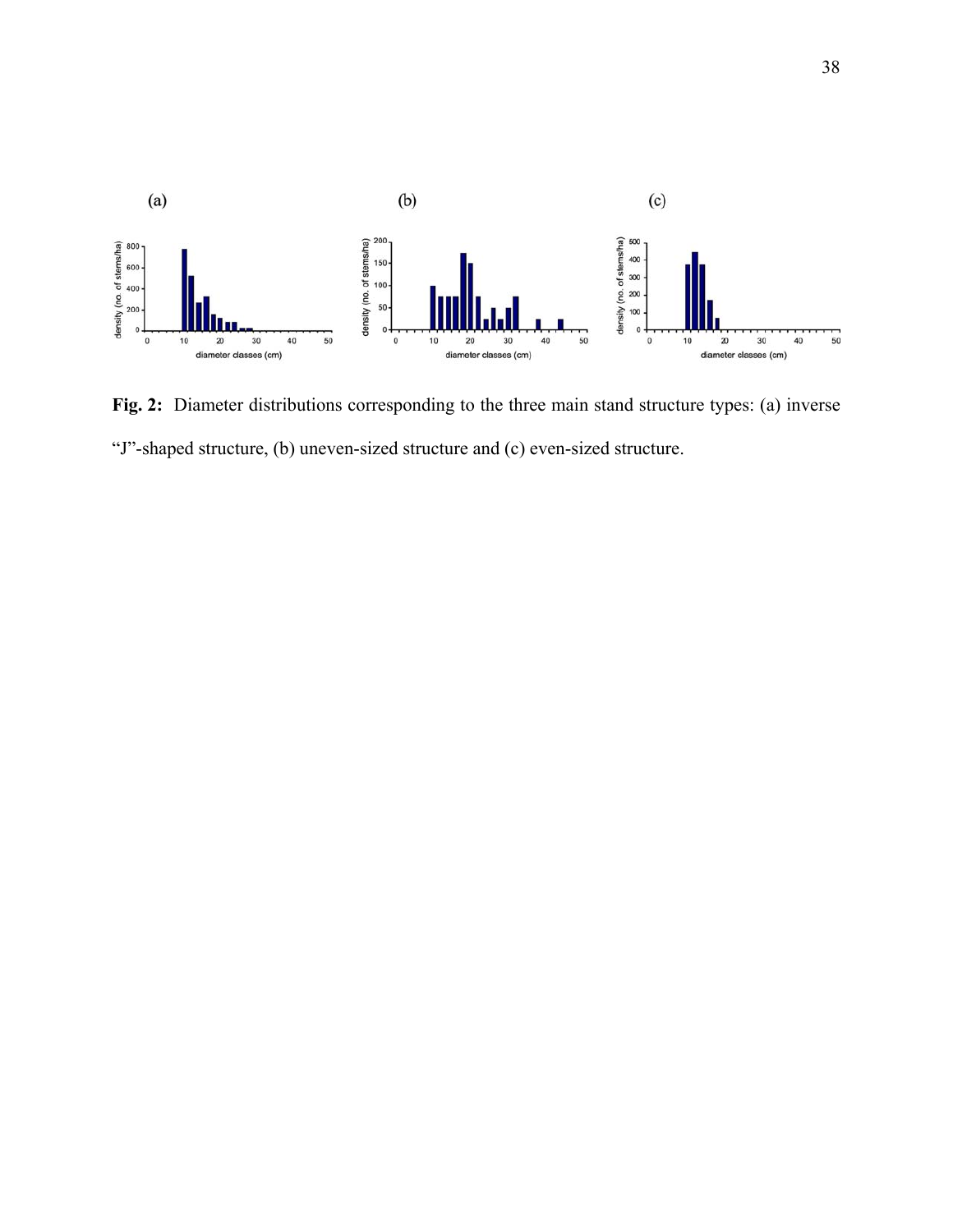

**Fig. 3:** Position of the 154 typical plots in the canonical space. The centroids of the three structure types are indicated by letters ( $E = even-sized$ ,  $U = uneven-sized$ ,  $J = inverse$ "J"-shaped).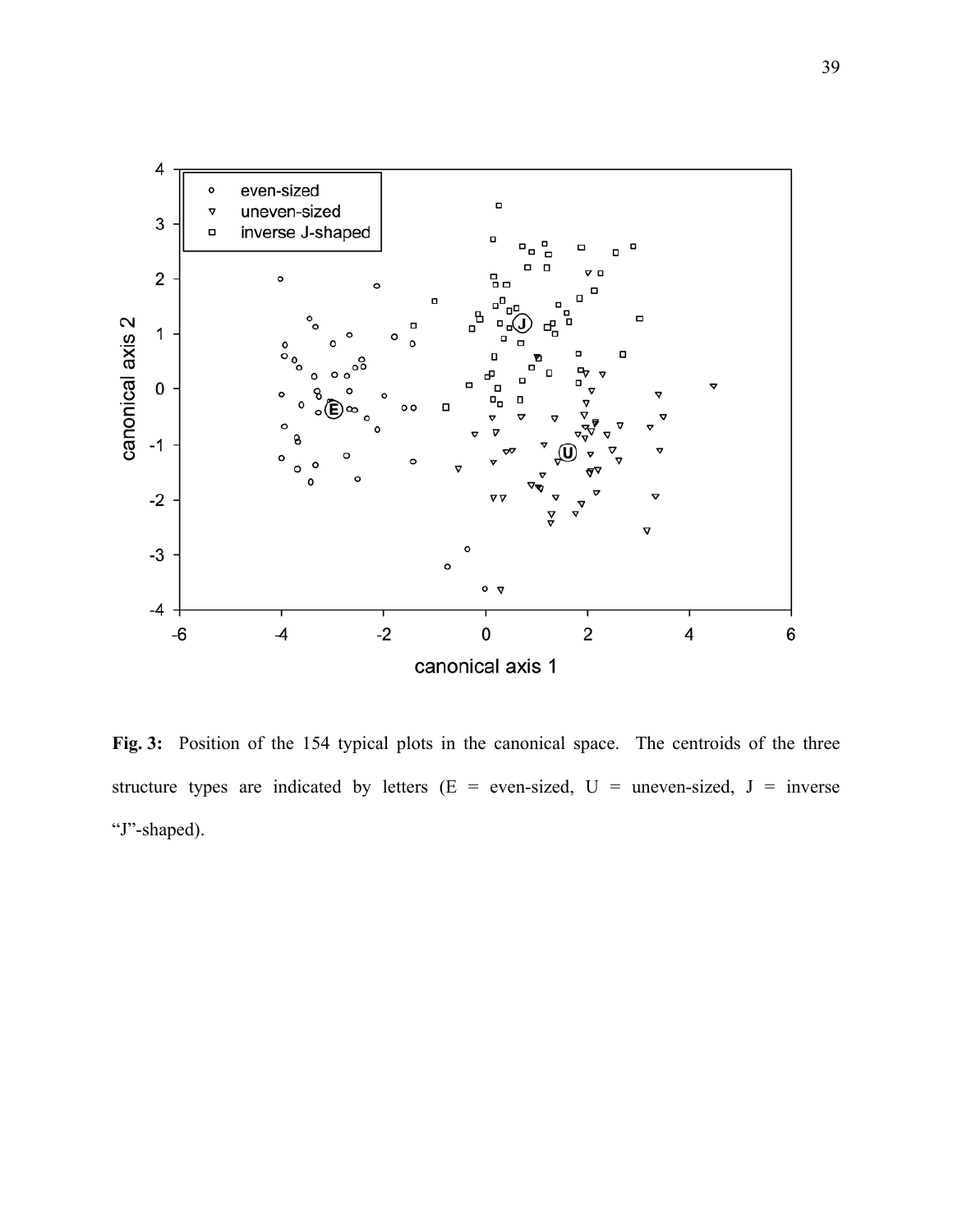

**Fig. 4:** Diameter distribution of a stand with a flattened bell-shaped structure.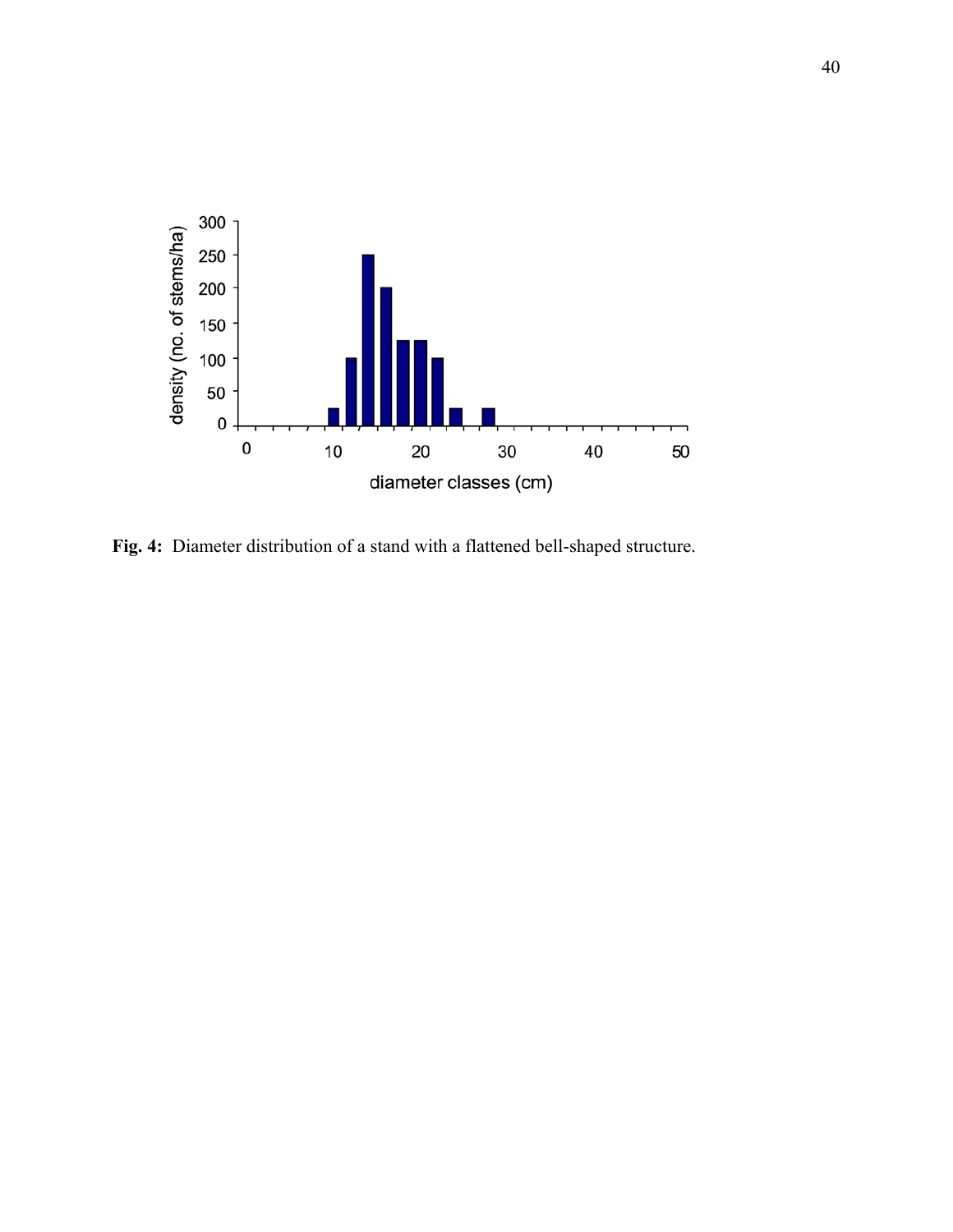

**Fig. 5:** Proportion (%) of the various structure types within (A) three height classes ( $2 = 17$  to 22 m;  $3 = 12$  to 17 m;  $4 = 7$  to 12 m), and (B) four age classes (see Appendix 2). Only the plots of the EE species group are represented. The values include the two regions under study.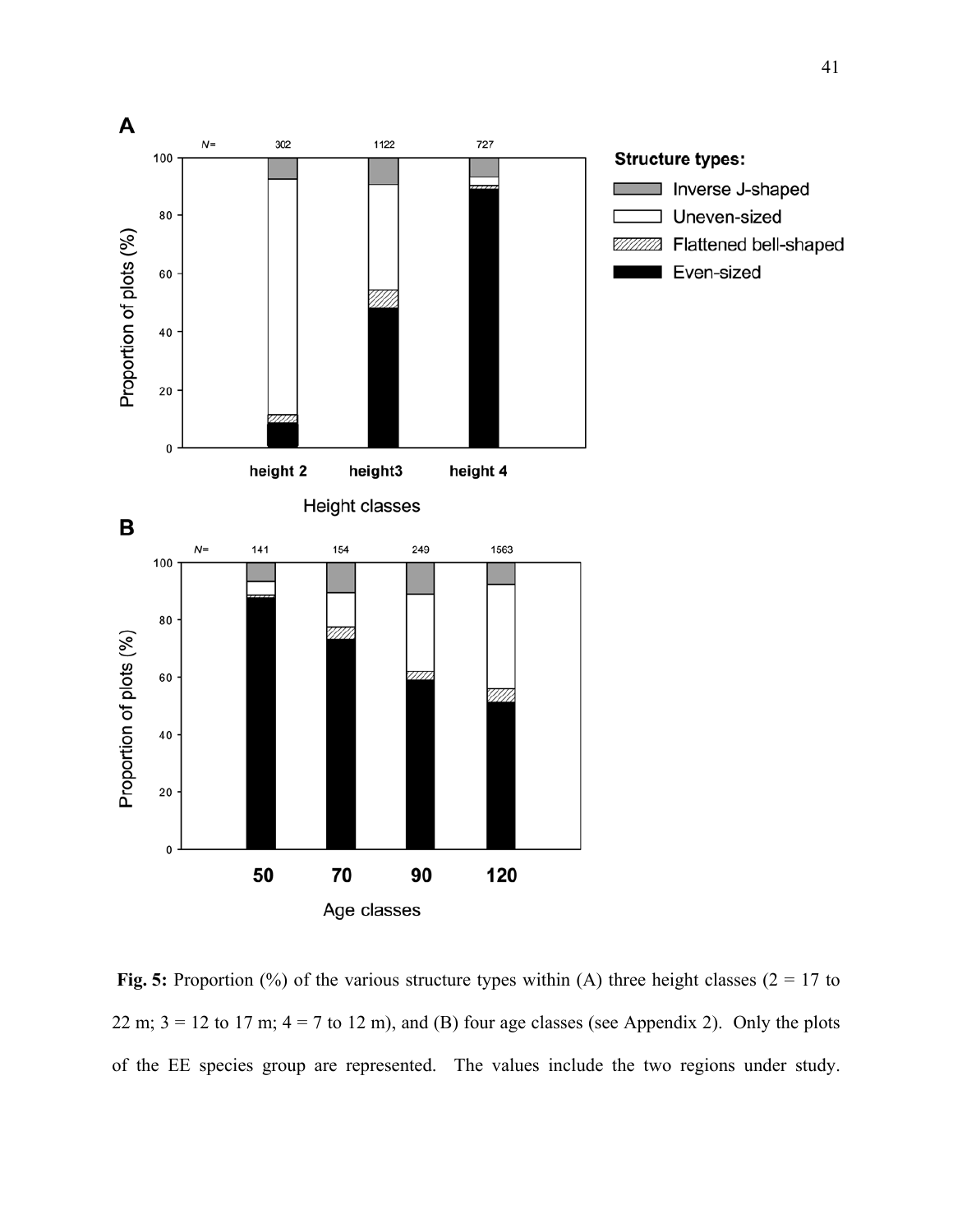**Appendix 1:** List of the variables calculated on the basis of the inventory data for each plot and included in the stepwise discriminant analysis.

- total stand density (stems/ha);
- density (stems/ha) and percentage respectively for black spruce, fir and white spruce relative to total density;
- largest dbh of the plot;
- maximum age (of three trees surveyed in the plot);
- density of each dbh class (as a percentage);
- number of dbh classes represented;
- number of possible dbh classes (between the largest and the smallest dbh);
- Shannon-Wiener diversity index applied to the diameter classes (classes of 2 cm);
- coefficient of skewness applied to the diameter classes;
- coefficient of variation applied to the diameter classes ( $cv =$  standard deviation  $*$  100/ mean);
- Shannon-Wiener diversity index divided by the number of possible classes;
- coefficient of skewness divided by the number of possible classes.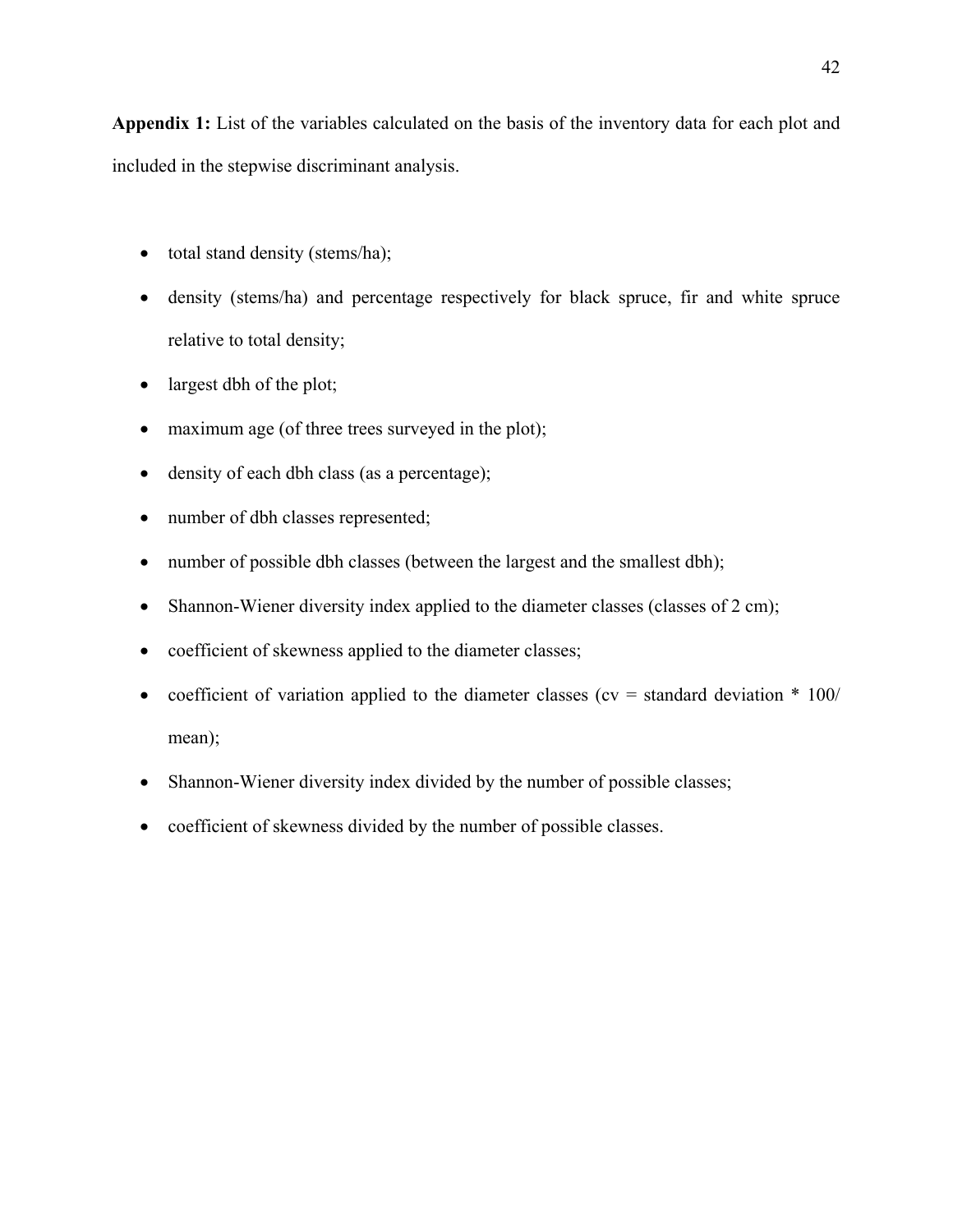**Appendix 2:** Description of the density, height and age classes according to Quebec forest inventory standards (MERQ 1984).

#### *Density classes*

The density classes of the stands correspond to the percentage of cover comprised of the crown projection of the stems of more than 7 m:

| Class | Percentage of cover |
|-------|---------------------|
| A     | greater than $80\%$ |
| B     | $61\%$ to 80%       |
| C     | 41\% to $60\%$      |
| ו ו   | $25\%$ to $40\%$    |

#### *Height classes*

Height classes are defined on the basis of the mean height of dominant and co-dominant stems. In multi-storied stands, only the story that occupies the greatest percentage of the basal area is considered.

| Class | Mean height       |
|-------|-------------------|
| 1     | greater than 22 m |
| 2     | 17 to 22 m        |
| 3     | 12 to 17 m        |
|       | 7 to 12 m         |